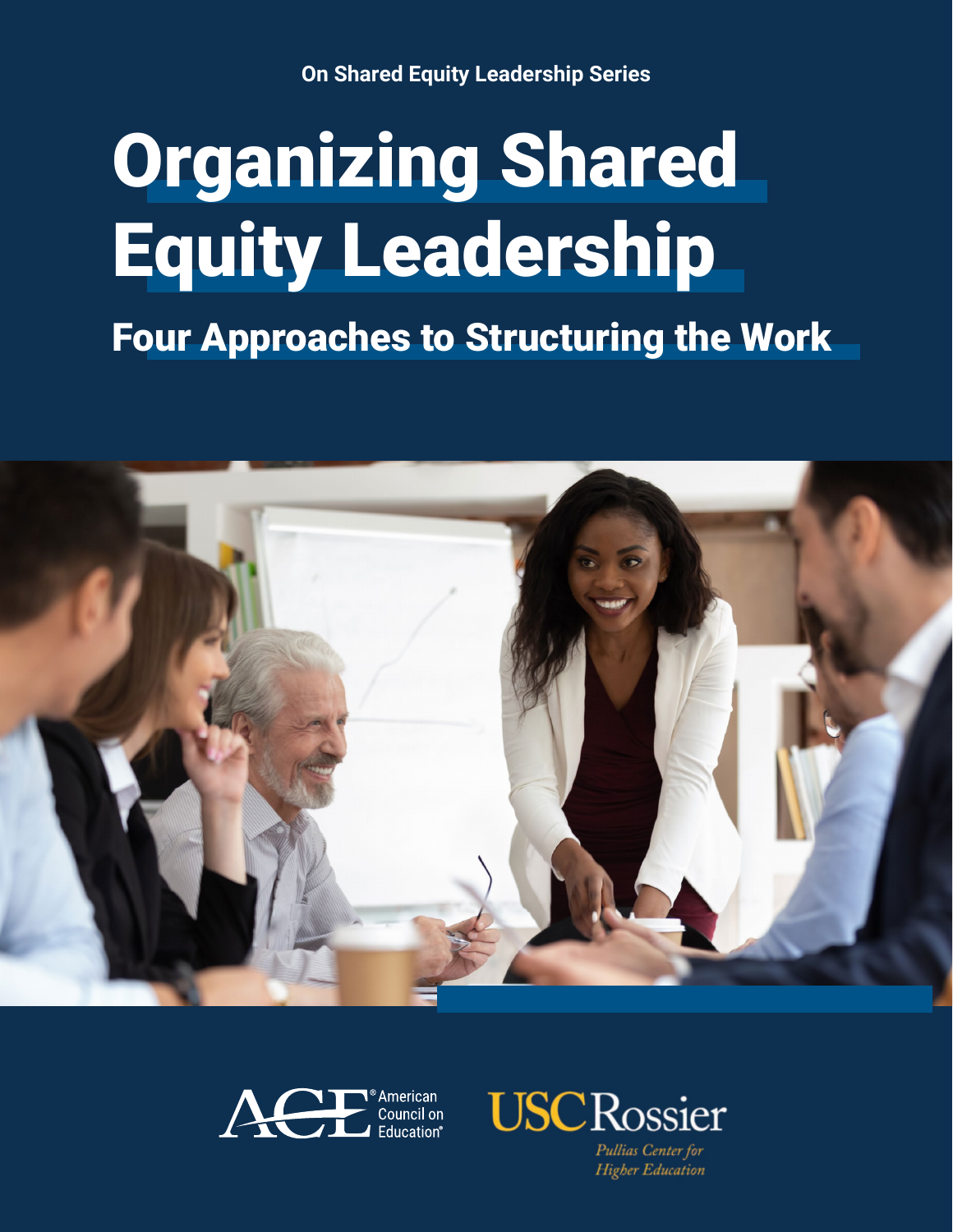

ACE and the American Council on Education are registered marks of the American Council on Education and may not be used or reproduced without the express written permission of ACE.

American Council on Education One Dupont Circle NW Washington, DC 20036

© 2022. All rights reserved. No part of this publication may be reproduced or transmitted in any form or by any means electronic or mechanical, including photocopying, recording, or by any information storage and retrieval system, without permission in writing from the publisher.

**Suggested citation**: Holcombe, Elizabeth, Adrianna Kezar, Jude Paul Matias Dizon, Darsella Vigil, and Natsumi Ueda. 2022. *Organizing Shared Equity Leadership: Four Approaches to Structuring the Work.* Washington, DC: American Council on Education; Los Angeles: University of Southern California, Pullias Center for Higher Education.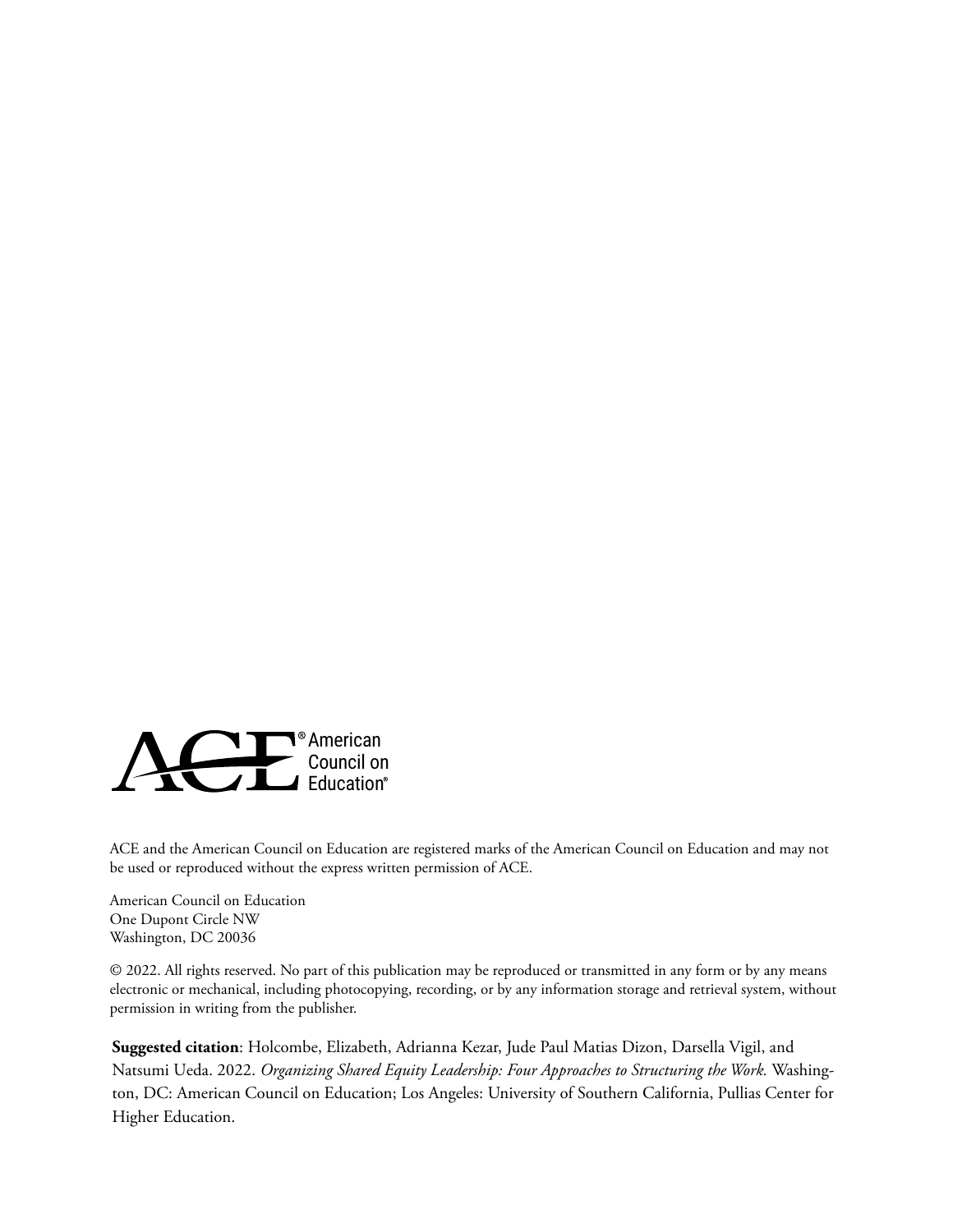### Organizing Shared Equity Leadership: Four Approaches to Structuring the Work

#### **Elizabeth Holcombe**

Senior Postdoctoral Research Associate, Pullias Center for Higher Education University of Southern California

#### **Adrianna Kezar**

Dean's Professor of Leadership; Wilbur-Kieffer Professor of Higher Education; and Director, Pullias Center for Higher Education University of Southern California

#### **Jude Paul Matias Dizon**

Research Assistant, Pullias Center for Higher Education University of Southern California

#### **Darsella Vigil**

Research Fellow American Council on Education

#### **Natsumi Ueda**

Research Assistant, Pullias Center for Higher Education University of Southern California

The authors would like to thank Jordan Harper for his contributions to this study and report.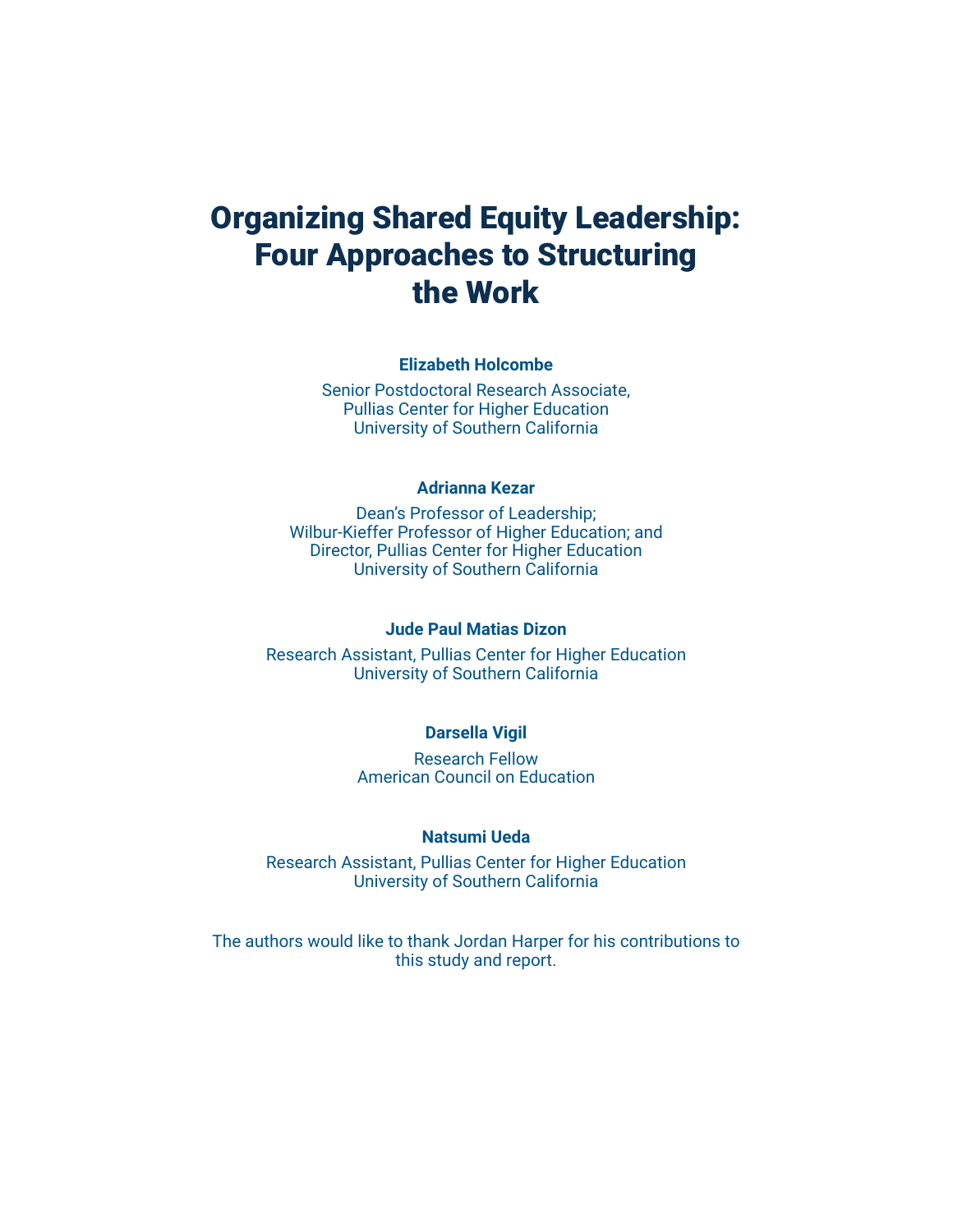### About the Study



With generous support from the Arthur Vining Davis Foundation, the American Council on Education (ACE) and the Pullias Center for Higher Education at the University of Southern California (USC) partnered to conduct a study of shared equity leadership team structures. This effort benefits the higher education sector by filling a critical gap—providing a fuller understanding of what it means when leaders share leadership in service of equity goals. This project consisted of semi-structured interviews with groups of leaders at four institutions representing different institutional types, contexts, and regions, allowing us to learn more about shared equity leadership and the structures that support it.

### About the American Council on Education

The American Council on Education (ACE) is a membership organization that mobilizes the higher education community to shape effective public policy and foster innovative, high-quality practice. As the major coordinating body for the nation's colleges and universities, our strength lies in our diverse membership of more than 1,700 colleges and universities, related associations, and other organizations in America and abroad. ACE is the only major higher education association to represent all types of U.S. accredited, degree-granting institutions: two-year and four-year, public and private. Our members educate two out of every three students in all accredited, degree-granting U.S. institutions.

### About the Pullias Center for Higher Education Research

One of the world's leading research centers on higher education, the Pullias Center for Higher Education at the USC Rossier School of Education advances innovative, scalable solutions to improve college outcomes for underserved students and to enhance the performance of postsecondary institutions. The mission of the Pullias Center is to bring a multidisciplinary perspective to complex social, political, and economic issues in higher education. The Center is currently engaged in research projects to improve access and outcomes for low-income, first-generation students, improve the performance of postsecondary institutions, assess the role of contingent faculty, understand how colleges can undergo reform in order to increase their effectiveness, analyze emerging organizational forms such as for-profit institutions, and assess the educational trajectories of community college students.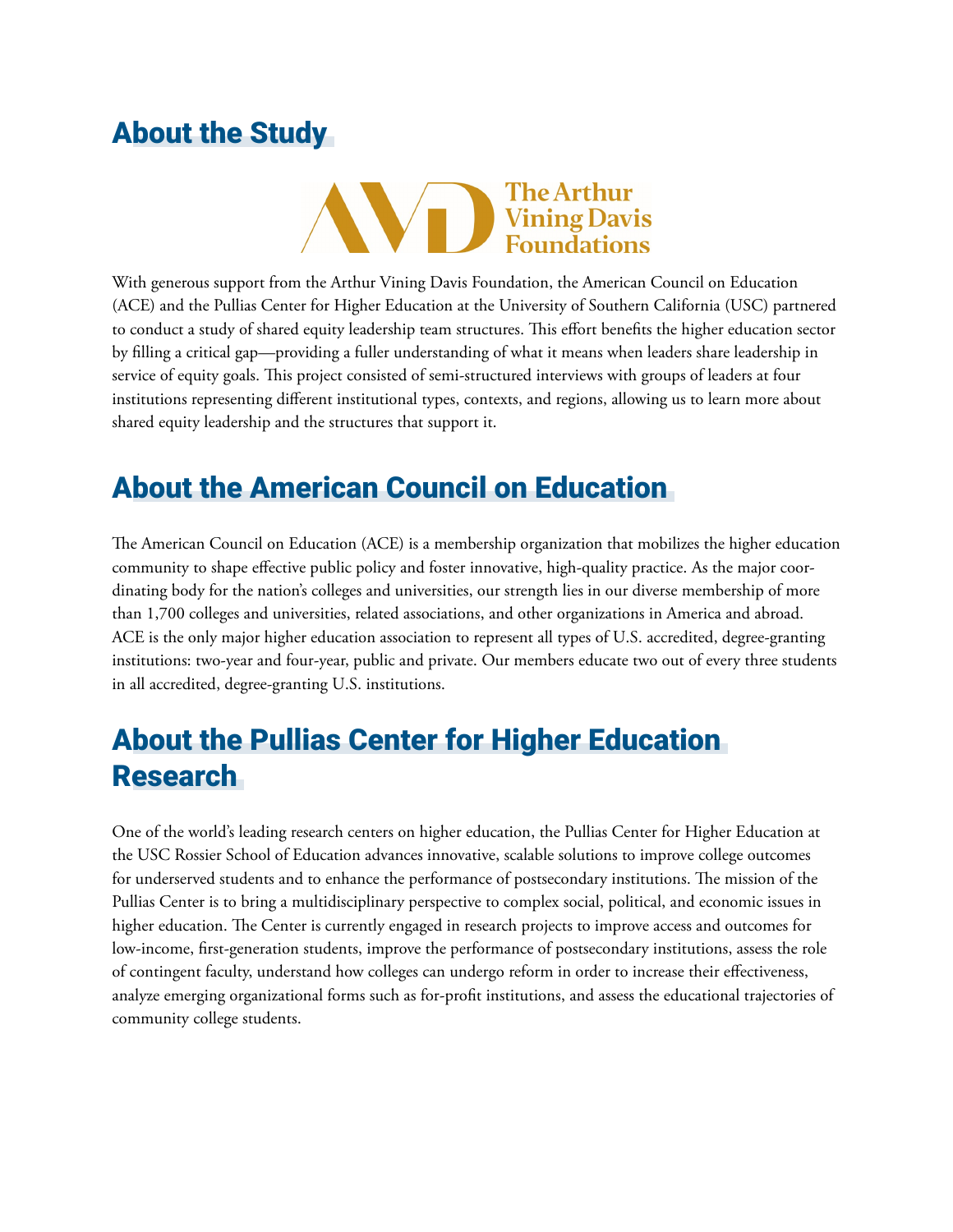# **Contents**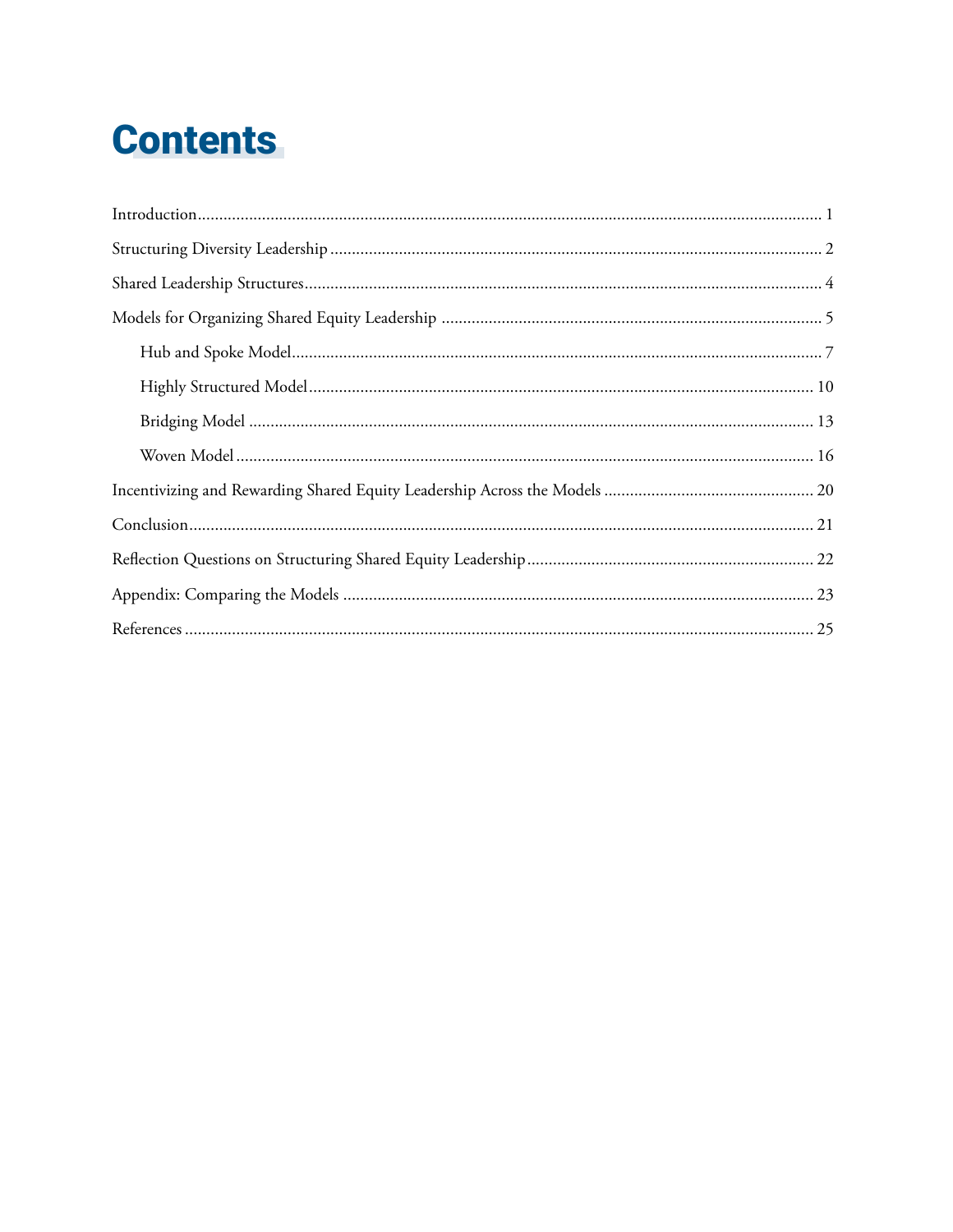# <span id="page-5-0"></span>**Introduction**

Even after decades of programmatic efforts and interventions, institutions still struggle to find ways to make a difference in the success of racially minoritized, low-income, and first-generation students, whose populations are increasing on college campuses. Higher education remains inequitable, and most institutions have not made the transformational changes necessary to create truly inclusive environments and equitable outcomes for students. A critical component to realize such transformation is the role of institutional leadership at all levels, from the president to deans to staff and faculty. Leadership defines the values, directions, and priorities of a campus (Birnbaum, Bensimon, and Neumann 1989; Kezar, Carducci, and Contreras-McGavin 2006). This includes establishing the willingness and ability to identify, develop, and implement a student success agenda that puts equity front and center. However, there are few guidelines for higher education leaders who want to scale deep, meaningful, and lasting change to the policies, practices, and structures that have long sustained inequity on their campuses and in the higher education system at large.

In *[Shared Equity Leadership: Making Equity Everyone's Work](https://www.acenet.edu/Documents/Shared-Equity-Leadership-Work.pdf)*, the first publication of the On Shared Equity Leadership series, we described how past challenges have led leaders to increased reflection about how they might more effectively implement and engage stakeholders across campus in an equity agenda (Kezar et al. 2021). When trying to make equity an institution-wide priority, many campuses find they have existing pockets of equity work in areas such as ethnic studies, cultural centers, or student affairs, which are often isolated or marginalized from the rest of the campus's strategic priorities. In addition to this marginalization of existing work, some campuses face the challenge of having specific diversity, equity, and inclusion (DEI) focused positions that may have high visibility but low influence or power (Williams 2013). The unintended relegation of equity work to just one office or a few pockets of work across an institution has made leaders think about how they might change their practice to embed equity work more comprehensively throughout the institution. Campuses have begun experimenting with more shared forms of leadership to guide their equity work. The idea is that broadly distributing the responsibilities and accountability inherent in leadership may help the equity work itself become less marginalized and instead institutionalized more broadly. In our first report, we describe the broadly inclusive and collaborative leadership approaches that are necessary to achieve equitable outcomes in higher education, which we have termed *shared equity leadership* (SEL). In the SEL framework, a greater number of individuals engage in leadership across an institution and leverage multiple perspectives and expertise to transform entrenched conditions of campus inequity. The first report draws on the findings from a multiple-case study of leaders at eight institutions that are experimenting with shared approaches to equity leadership; in that report, we define SEL and describe its characteristics, underlying values, and practices (Kezar et al. 2021). In this report, the second in the On Shared Equity Leadership series, we highlight four distinct ways to structure SEL that we observed from our participating institutions. We lay the groundwork for understanding these structures by first describing some of the more common or traditional ways that diversity leadership has been structured in higher education, followed by a brief overview of shared leadership structures and then a detailed analysis of the four SEL models. We conclude with examples that show how institutions can reward and incentivize the development of these models.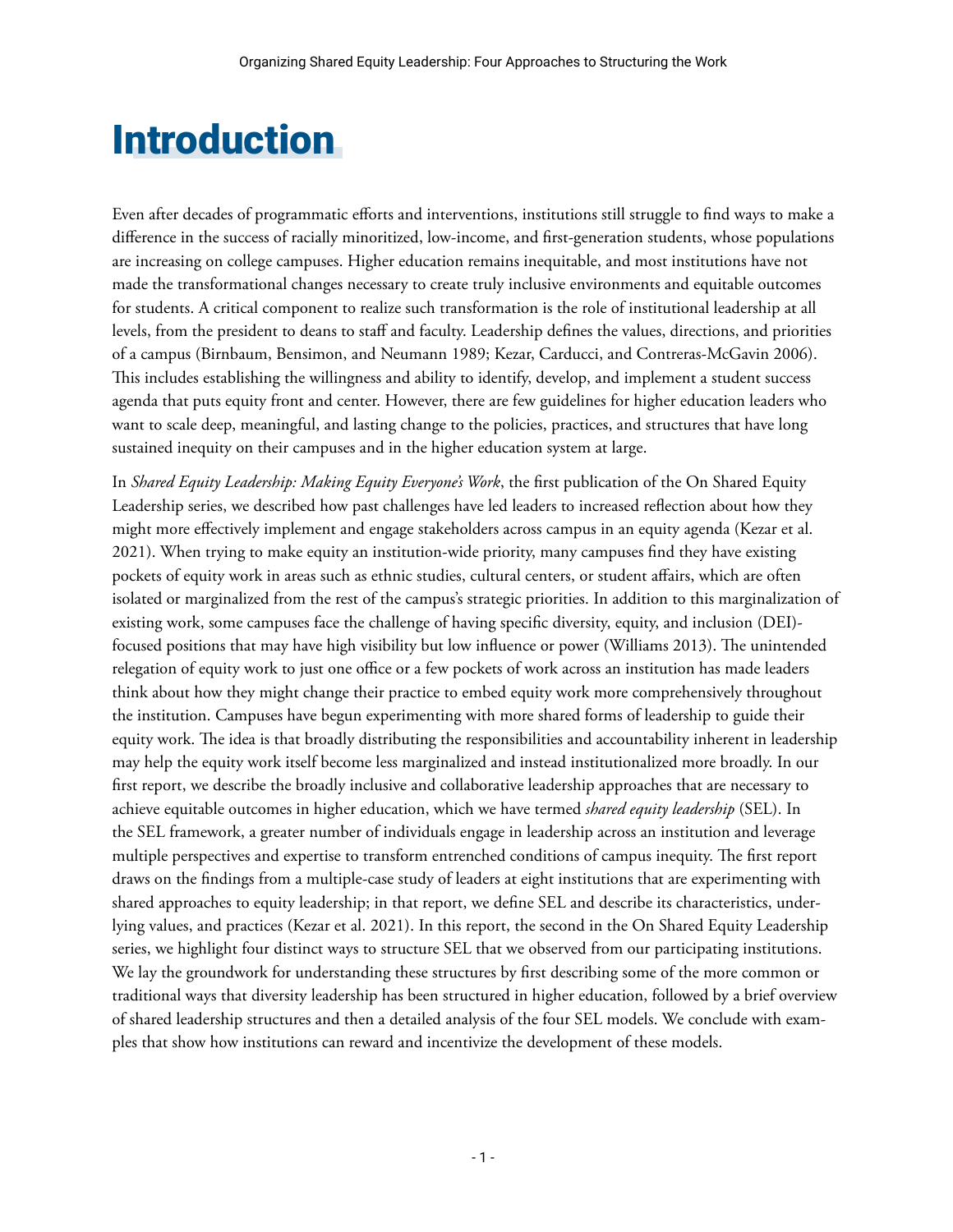### <span id="page-6-0"></span>Structuring Diversity Leadership

As DEI has become an increasing priority in higher education, institutions have organized in ways that attempt to embed responsibility for this work in the organizational structure in order to better support the success of students, faculty, and staff from diverse backgrounds. Perhaps the most common approach to organizing DEI work has been the creation of chief diversity officer (CDO) positions. Scholars noted the emergence of executive-level diversity leadership in the 1970s alongside the growing representation of racially minoritized students (Peterson et al. 1978), but the trend in higher education to hire CDOs took off in the early 2000s and has since continued (Williams and Wade-Golden 2007). As an emerging organizational structure for DEI, the use of a CDO can vary from institution to institution.

Williams and Wade-Golden (2013) identified three models of how CDOs are positioned within the organizational hierarchy, which they term as archetypes of vertical structure (Williams and Wade-Golden 2013, 118). According to a national survey of diversity officers, about 40 percent of CDOs operate in the Collaborative Officer Model, which is characterized by a "single CDO" operating as a "one-person shop, having limited or no ability to hire, supervise, or evaluate the performance of subordinates" (Williams and Wade-Golden 2013, 167). The Collaborative Officer Model offers the campus a dedicated person to advise on DEI matters and can be flexible in terms of what to focus on (e.g., academic outcomes, campus climate, faculty hiring). The accompanying lack of both financial resources and authority to change policies and practice as well as to hold senior leaders accountable, however, often positions the CDO in this model to be a symbolic actor rather than a concrete change maker.

The Unit-Based Model, which refers to the development of a full office to support the CDO, was observed among 31 percent of campuses. The core team may include lower-ranking diversity officers and administrative and technical staff to provide consultation and programming. While the Unit-Based Model involves a higher financial investment in DEI, the CDO office may still lack the power to implement change through other departments and may encounter conflict with colleagues as they work to advance DEI.

Finally, 28 percent of campuses reported utilizing the Portfolio Divisional Model, which builds upon the CDO-focused Unit-Based Model to include several direct reporting units in a vertically integrated portfolio resembling a divisional structure. For example, there may be a central CDO office that oversees the work of cultural centers, Title IX compliance, faculty hiring, and professional development. The advantages of this model include the capacity of the CDO to advance strategic goals for diversity; fully establish diversity as an organizational function; and provide more human resources for diversity initiatives, projects, and events. Organizational challenges for the Portfolio Divisional Model include conflict over whether or not to shift departments into the CDO portfolio and the risk of further compartmentalizing DEI by centralizing it within the CDO's portfolio, which can absolve other departments and administration from engaging in the work.

Whereas the CDO model has typically organized DEI work in a top-down or vertical fashion, this work has also been organized more horizontally or laterally across institutions through the creation of diversity committees, councils, or commissions. Williams (2013) defines diversity committees as groups of "diversity stakeholders who have formally joined forces to shape and in some instances implement a shared plan for the future relative to diversity in a particular organizational context" (Williams 2013, 409). Diversity committees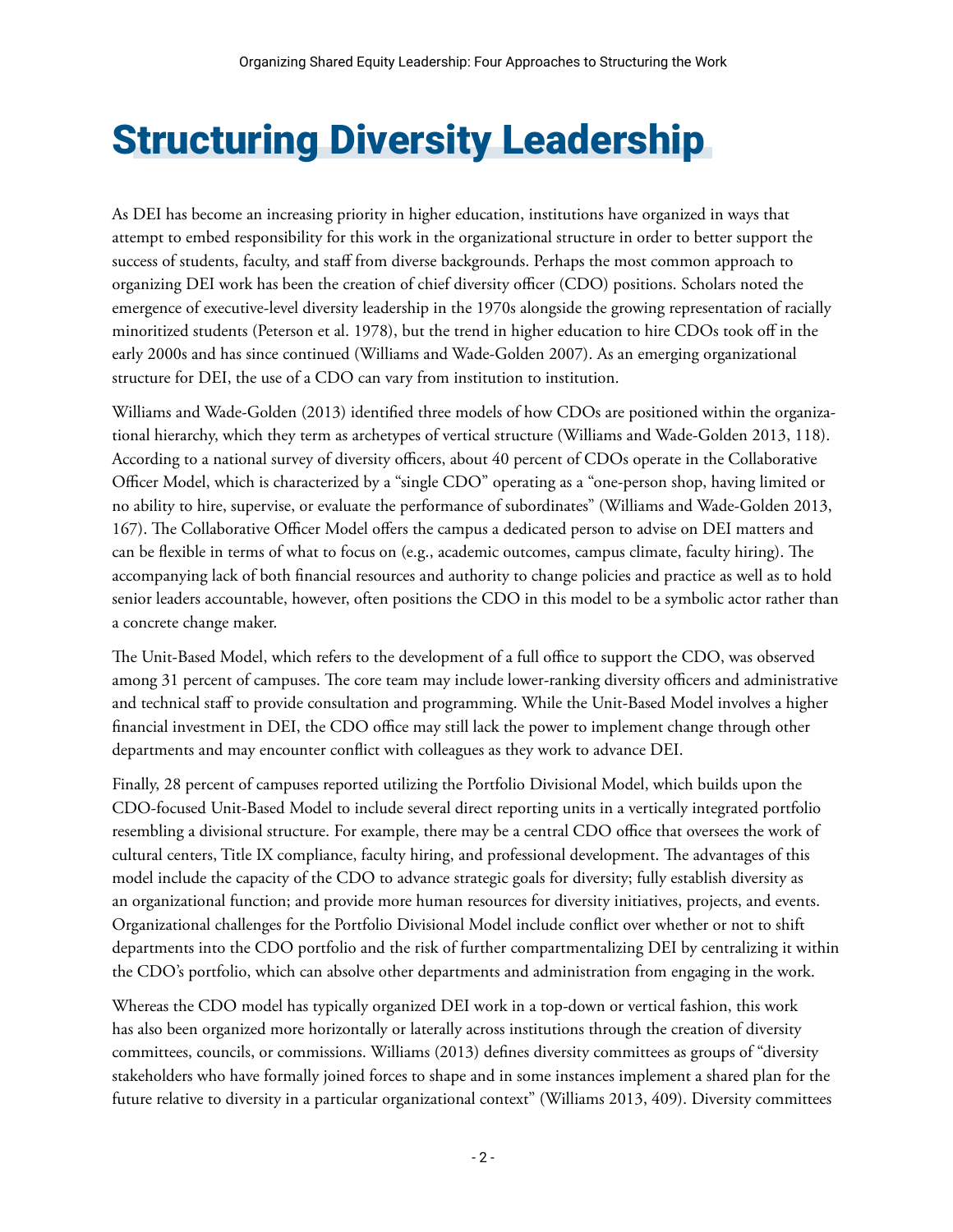can be composed of faculty, staff, students, and administrators, which allows for lateral coordination with several levels of the institution (LePeau, Hurtado, and Williams 2019). Moreover, the different stakeholders involved potentially means that such committees can strategically plan and get DEI initiatives passed through with broad support. In light of their often ad hoc nature, diversity committees are frequently tasked with both developing strategy-related tasks (e.g., goal and priority-setting, outreach, campus needs assessment) and implementation steps (e.g., conduct a climate survey, foster campus and community partnerships) (Leon and Williams 2016). LePeau and colleagues' (2019) study of university presidents' councils for diversity found that these committees were tasked with strategic planning, oversight of policies and procedures, and training and programming. The variety of tasks is also reflected in the membership of diversity committees. Members are selected from across academic and student affairs, range in rank (entry-level to dean to vice provost), and may be appointed or self-nominated (Leon and Williams 2016; LePeau, Hurtado, and Williams 2019).

Although CDOs and diversity committees have been promoted for their potential to foster institutional change, there is minimal empirical evidence that such efforts lead to policy, practice, and culture change in higher education. Indeed, there are few studies on the impact of DEI initiatives in general, much less the role of executive leadership in shepherding significant DEI-related organizational change (Patton et al. 2019). There is some recent evidence from the corporate sector that CDOs can have a positive impact on "firm performance" (defined as financial performance), but it is difficult to know how transferable these findings are to the higher education context given the significant differences in mission and goals between the two settings (Mehta et al. 2021). The few studies on CDO impact in higher education suggest that the presence of a CDO actually has minimal effects on increased faculty diversity (Bradley et al. 2018; Tierney and Sallee 2008). While Williams and Wade-Golden (2013) are hopeful in positioning the CDO as an integrative leader at the center of "an effective, horizontal organizational network," in practice

the CDO position can end up being largely symbolic in nature devoid of the power, resources, and authority to make meaningful change—or further siloing DEI rather than making it everyone's work (Williams and Wade-Golden 2013, 79).

Similar to Williams and Wade-Golden's (2013) notion of effective DEI organization implemented as a horizontal network, Kezar and colleagues (2008) proposed the notion of a "web of support" to move a diversity agenda forward. In their study, university presidents committed to advancing DEI were most effective when they worked nonlinearly and collaboratively. Presidents saw gains in their diversity Literature and practice suggest the need to understand how DEI might work in top-down or bottom-up structures and across organizational boundaries to ensure that it is integrated throughout the institution.

agendas when they empowered faculty, administrators, student affairs staff, students, boards, and external organizations. The work of these actors informed changes that included diversity in hiring, faculty retention, improvements in teaching and learning, student support, and community involvement. The study demonstrated that immediate DEI needs and long-term structural changes can occur simultaneously through a web that integrates and empowers multiple campus actors (Kezar et al. 2008). These groups can be informal or more formally structured into a network, council, or task group. The web can also be visualized as a matrix an organizational structure that cuts across lines horizontally and vertically. Literature and practice suggest the need to understand how DEI might work in top-down or bottom-up structures and across organizational boundaries to ensure that it is integrated throughout the institution. This type of integration can be supported through the use of a *shared leadership* approach.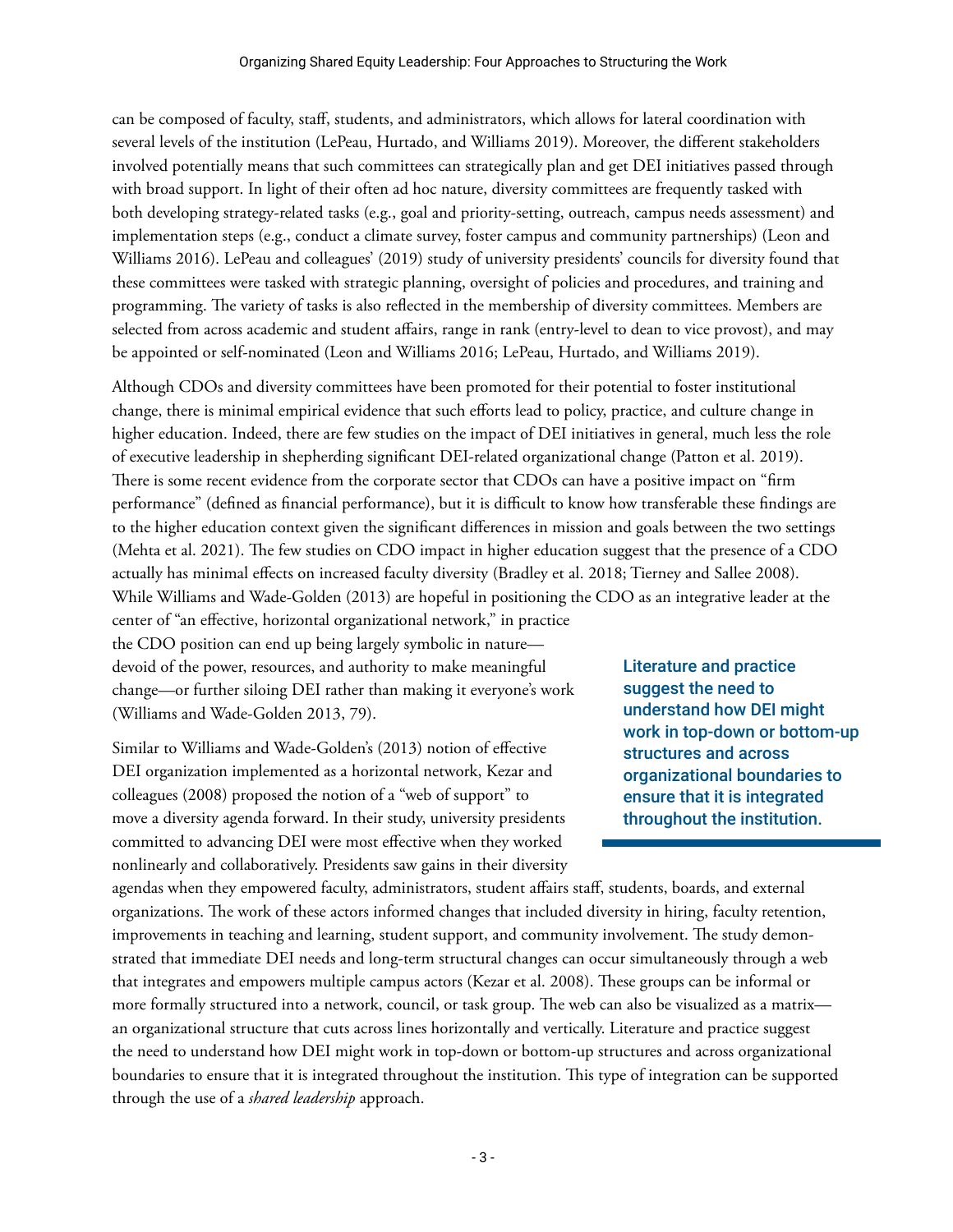# <span id="page-8-0"></span>**Shared Leadership Structures<sup>1</sup>**

*Shared leadership* is a collective and nonhierarchical approach to leadership that involves multiple people influencing one another across all levels of an organization, rather than concentrating power and decision-making authority at the top of the organization in an individual leader. Institutional leaders can share leadership roles and responsibilities in varying ways through different structures or models (Denis, Langley, and Sergi 2012). There are three major models for sharing leadership: *co-leadership*, *team leadership*, and *distributed leadership* (see Table 1). These three models are not mutually exclusive, discrete types, and they sometimes overlap in practice. For instance, a higher education institution may have co-leaders at the dean level in a college, as well as a team leadership approach involving the deans of all the colleges across the institution. Despite such potential overlap, it is still helpful to distinguish and describe these models so that we can understand the different conceptualizations, structures, and practices of shared leadership.

The first and most narrowly conceived model is *co-leadership* or *pooled leadership.* In this model, "small groups of people share leadership in the formal top executive function" (Kezar and Holcombe 2017). Typically, the roles of co-leaders are formally delineated with specialized and distinct responsibilities designed to complement one another (Hodgson, Levinson, and Zaleznik 1965). There is little empirical research that highlights co-leadership approaches, either in higher education or in the broader management literature. Instead, most studies focus on models that involve a greater number of individuals in leadership, namely *team leadership* and *distributed leadership.*

*Team leadership* is perhaps the most commonly studied in the organization and management literature. In this model, leaders share responsibility and influence within a team (Pearce and Conger 2003). It is often less formal or planned and instead tends to be more emergent or flexible. Different arrangements of leadership are formed according to the needs and challenges at hand as well as the expertise of the individuals involved in a team (Yammarino et al. 2012). However, team leadership can also be formally structured and planned, with roles and processes clearly articulated and defined.

A third model of shared leadership is known as *distributed leadership,* which involves "flexible configurations that arise during particular projects or times of change" (Kezar and Holcombe 2017, 6). While there are some similarities to team leadership, distributed leadership is shared more broadly across multiple layers of an organization or beyond organizational boundaries rather than just within a single team (Spillane, Halverson, and Diamond 2001; Denis, Langley, and Sergi 2012). Research on distributed leadership often highlights relationships, situations, and practices in which leadership is embedded rather than focusing on individual leaders (Huxham and Vangen 2000; Spillane 2005). The focus is on the activities, practices, and processes of leadership—such as influencing, agenda-setting, people development—instead of leaders' traits or characteristics (Gronn 2002, 2009; Spillane, Halverson, and Diamond 2001). When we shift the focus to activities, practices, and processes, we can significantly broaden the idea of who can lead. In this expanded conceptualization of leadership, leadership activities and responsibilities can be formally assigned by positional leaders (e.g., through building formal structures or decision-making processes) or informally and fluidly assigned as issues emerge (Lumby 2003; MacBeath, Oduro, and Waterhouse 2004). Leadership can come from any place within the organizational hierarchy. This form of shared leadership is the most complex of all three forms,

<sup>1</sup> This section is adapted from Holcombe et al. (2021).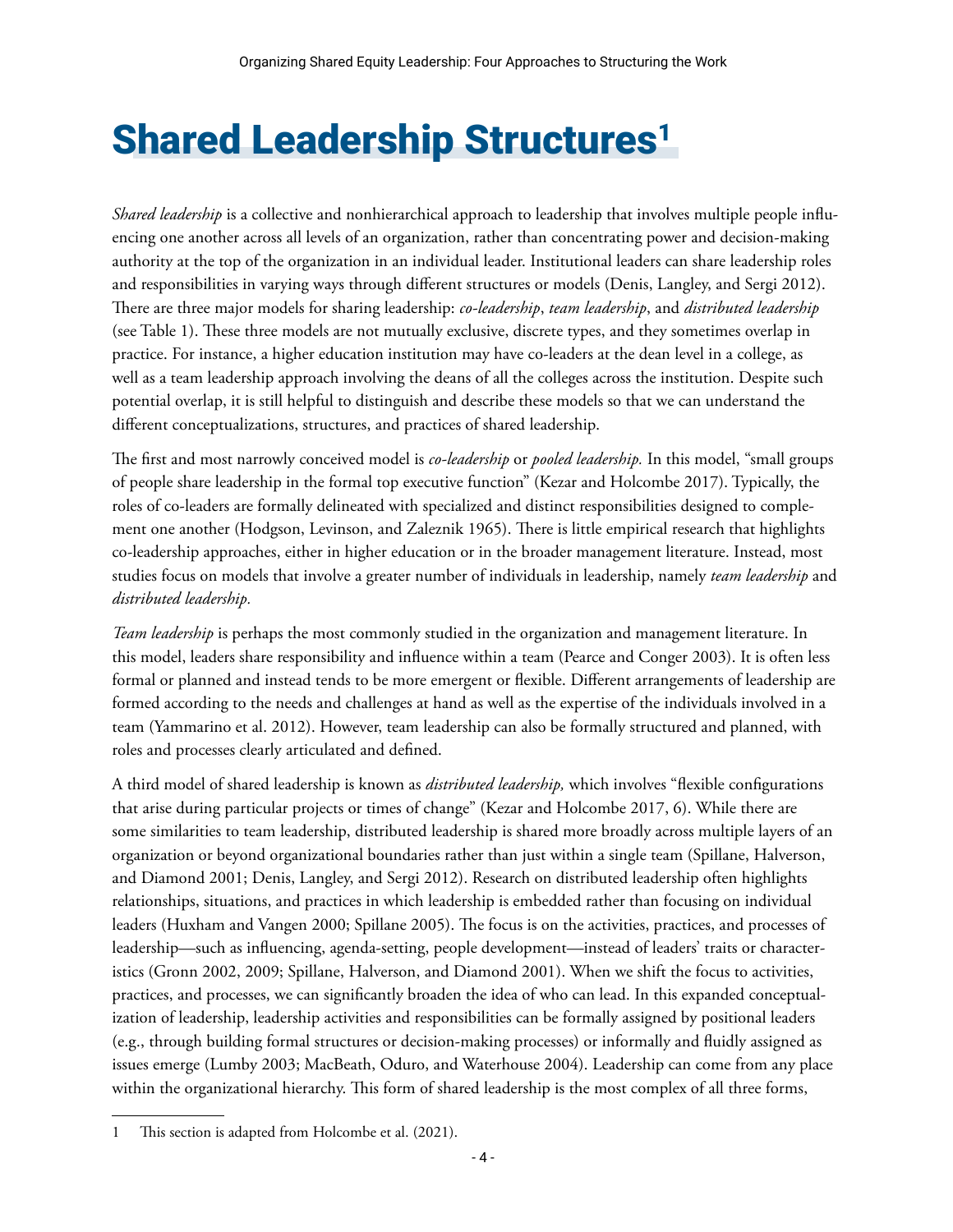<span id="page-9-0"></span>involving lateral and horizontal influence both within and across team, unit, and organizational boundaries. It has been widely studied in K–12 education (including Spillane, Halverson, and Diamond 2001), public administration, and other nonprofit or community settings (Denis, Langley, and Sergi 2012). Few concrete, practical examples of distributed leadership exist within higher education, however.

#### TABLE 1: THREE MODELS OF SHARED LEADERSHIP (ADAPTED FROM KEZAR AND HOLCOMBE 2017)

|                    | <b>Co-leadership</b>                                                         | <b>Team Leadership</b>                                                                                                  | <b>Distributed Leadership</b>                                                                                                                    |
|--------------------|------------------------------------------------------------------------------|-------------------------------------------------------------------------------------------------------------------------|--------------------------------------------------------------------------------------------------------------------------------------------------|
| <b>Description</b> | Pairs or small groups of<br>people share leadership                          | Leadership functions shared<br>among team members                                                                       | Leadership dispersed across<br>multiple organizational<br>levels or even organizational<br>boundaries                                            |
| <b>Structure</b>   | Often built into formal<br>structure of top executive<br>role                | Flexible configurations<br>that change based on the<br>problem-though can also<br>be formally planned and<br>structured | Flexible configurations<br>that arise during particular<br>projects or times of change-<br>though can also be formally<br>planned and structured |
| <b>Roles</b>       | Roles of co-leaders are<br>specialized, differentiated,<br>and complementary | Leadership shared vertically<br>and horizontally across<br>team based on relevant<br>expertise                          | People across different<br>organizational levels or<br>boundaries assume leader-<br>ship as problems arise                                       |

### Models for Organizing Shared Equity **Leadership**

Shared equity leadership (SEL) requires the inclusion of more people in the work of leadership. In addition to the common features of the SEL model that we described in our first report (i.e., personal journey toward critical consciousness, values, and practices; see Figure 1) (Kezar et al. 2021), there are a few other common elements of SEL structures that we want to acknowledge before describing the differences in how it can be organized. First, all of the campuses we studied that were implementing SEL had some sort of strategic plan guiding their DEI actions and their shared work. Implementation practices varied by case—for some, DEI goals were built into the institution's overall strategic plan; in others, a specific institutional DEI plan guided action; and in some cases, even individual divisions or units had their own DEI strategic plans. The common thread across these cases is that campuses practicing SEL had a strategy, goals, and an approach that guided their actions. Second, all the campuses we studied had strong support for and engagement with this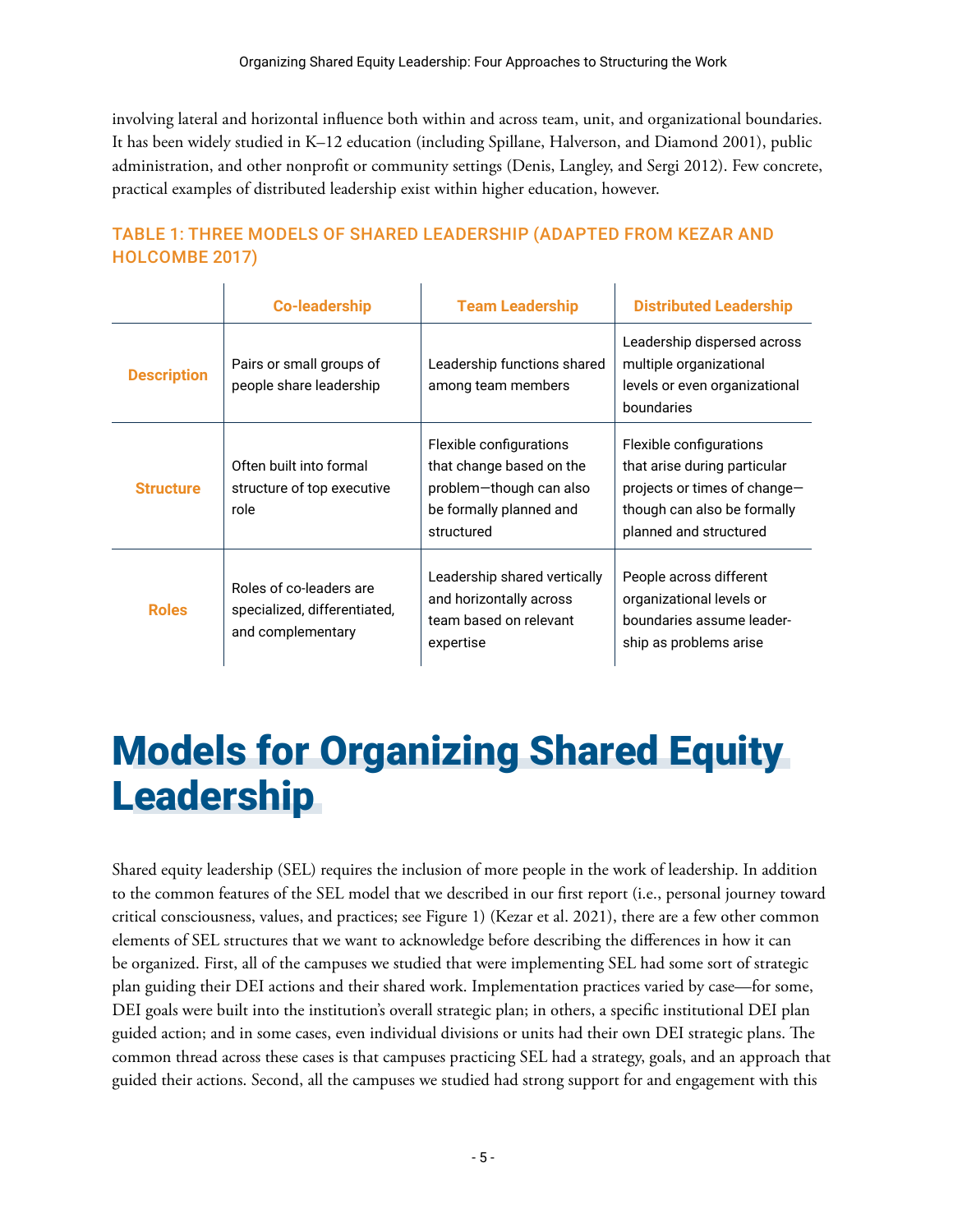approach at the presidential level. The presidents provided symbolic support by frequently communicating the importance of SEL and the institutions' DEI goals as well as material support through funding new positions, initiatives, or trainings. Presidents also played an important modeling role in showing other leaders how to work collaboratively and prioritize equity in their decision-making.2 While SEL has many characteristics that are common across institutions, it can also be structured or organized in a number of different ways. In our research, we found four distinct models for structuring SEL. The models of SEL structure that we identified have elements of all three models of shared leadership, but probably fit best under the "distributed" category; they are, by and large, whole-institution approaches to sharing leadership. We imagine there are other approaches to sharing leadership for equity, and future research should continue to document approaches that fit best in different institutional contexts. This report identifies and describes the four models that we identified—Hub and Spoke, Highly Structured, Bridging, and Woven—and compares the similarities and differences of these structures for shared leadership for equity. We also share composite narratives to illustrate how each model can work in action. Two of these models represent evolutions of Williams and Wade-Golden's (2013) archetypes of vertical structure for organizing DEI work, while two represent more novel approaches to structuring DEI work.<sup>3</sup>

#### FIGURE 1: SHARED EQUITY LEADERSHIP MODEL



#### **SHARED EQUITY LEADERSHIP**

<sup>2</sup> We want to emphasize that the models/structures of SEL we describe in this report are *institutional*, and presidential support is key for implementing SEL at a *whole-institution* level. SEL could certainly be implemented on a smaller scale in units or divisions, even if it's not enacted campus-wide.

<sup>3</sup> See the appendix for a table that compares the four models across various dimensions.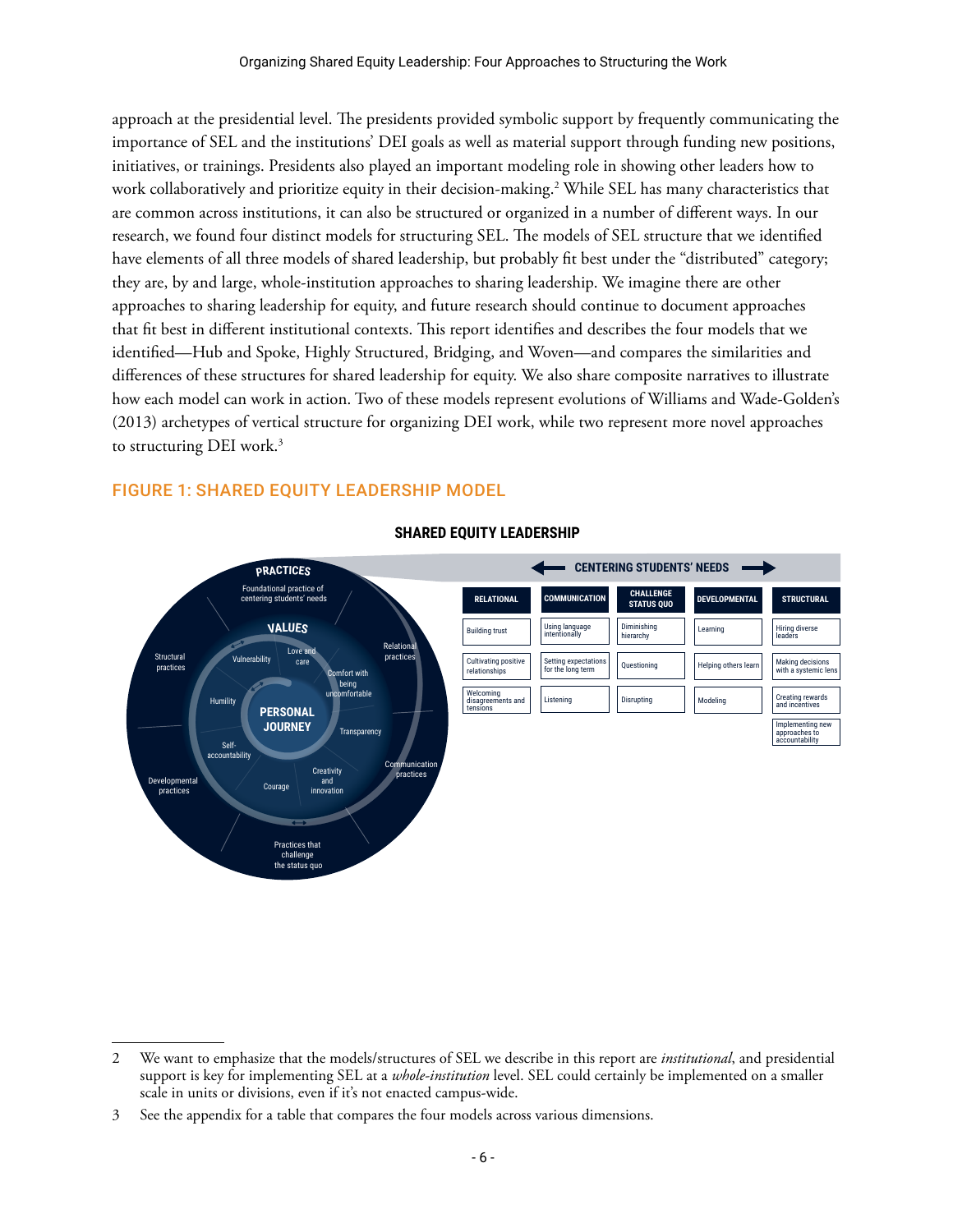### <span id="page-11-0"></span>**Hub and Spoke Model**



This model represents an evolution of the *unit-based* approach to structuring DEI work identified by Williams and Wade-Golden (2013). In this model, DEI work is led by a CDO or equivalent executive-level position that reports to the president, as well as staff in a DEI office or division. This office serves also as a hub for DEI work, connected to various "spokes" of equity work on campus. The hub acts as a centralized resource for practitioners across campus and can include positions dedicated full time to DEI professional development, project or program management, data and analysis, and more. These positions are formal DEI-specific roles. As one participant noted:

> The Office of Equity is kind of the hub for all the equity work, and it connects like spokes to all the other different groups like admissions, or outreach, or other groups that are interacting directly with students.

The hub also serves a connecting function, identifying opportunities for collaboration among practitioners doing DEI work and facilitating those connections. Some of the spokes that do equity work in this model, in addition to those listed by the interviewee in the preceding quotation, can include opportunity programs or other support programs for first-generation or low-income students, community engagement programs or centers, and online learning or teaching and learning centers. Each of these spoke programs may have a history of equity-linked work, but may have had few opportunities to learn of each other's work, collaborate, or coordinate under traditional hierarchical structures. The hub honors the history of each of these programs—including their experience and knowledge of working with their target student populations—while helping them coordinate, combine resources, and identify potential areas for collaboration. The role of the CDO or executive-level diversity person in this model is a connecting and coordinating one, rather than solely operational. As one president noted of the vision for this role:

> I don't want them to be running equity programs…although they do oversee those programs. But I want them to be very much at an institutional level, and so guiding people to then do those programs…. I honestly also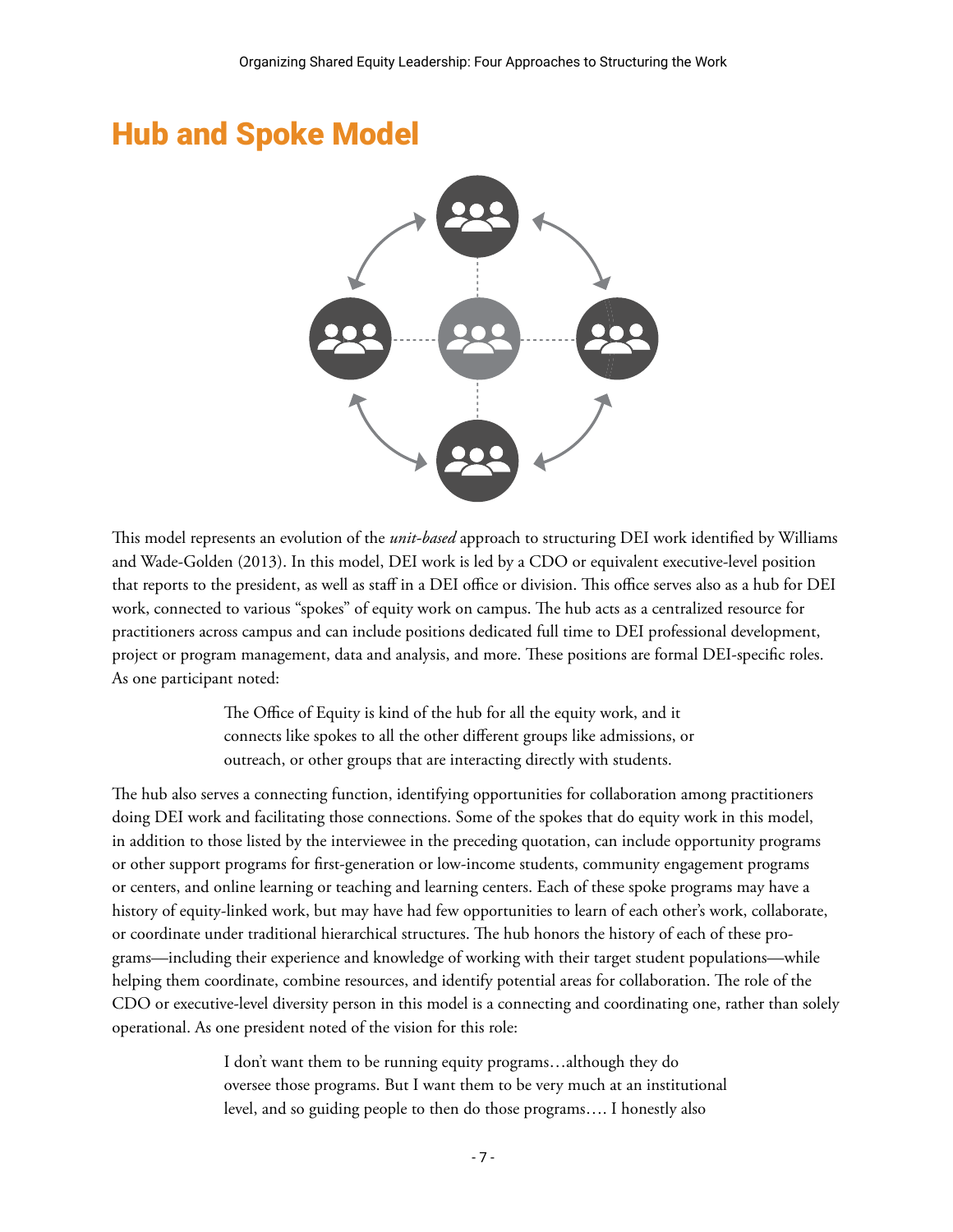want people to do it themselves, so they don't just lean on the expert and just go, "Oh our [CDO] is here to talk about equity." No, no, no, no…. We will get to a point of how good we are in the equity work where all of you on your own are able to talk to your team about equity. Not by inviting someone else in.

As the CDO in this model reports directly to the president, they serve an important role both symbolically and practically in terms of access and influence with senior leadership. This connection to the president is critical for helping the CDO and the hub access the resources necessary to create meaningful change, and the CDO serves as a key adviser to the president on strategic DEI-related issues. At the same time, the staff in the hub help maintain a strong connection with mid-level and ground-level leaders across campus, ensuring a strong flow of knowledge and communication about DEI work both toward and away from the hub. In this way, the Hub and Spoke Model has similarities to two of the other models we identified (Highly Structured and Bridging).

The CDO and the team in the hub share leadership and guide the campus's equity agenda and strategic initiatives, while also helping to build the capacity of others on campus to identify ways to be more equitable in their work. One key feature of this model is having a function or individual whose primary responsibility revolves around professional development that centers equity in all its offerings, enabling leadership for equity to develop and grow throughout the institution. Generally, accountability in the Hub and Spoke Model is tied to the DEI goals of the individual units (spokes), but the hub may take on some overarching goals that cross boundaries.

One benefit of the Hub and Spoke Model is that it can play a connecting and amplifying role for campuses that already have a history of doing equity work. This model can unite many existing pockets of solid support programs or initiatives that may be doing good work but in isolation from other departments or divisions. The hub leadership intentionally maps those existing pockets, identifies areas of potential commonality or collaboration, facilitates connections, and adds capacity and resources, rather than creating something entirely new. The hub also helps ensure that those working in disparate areas across the institution get on the same page about

[The Hub and Spoke] model can unite many existing pockets of solid support programs or initiatives that may be doing good work but in isolation from other departments or divisions.

the campus's definition of equity and how their work fits within that definition. One potential challenge of the Hub and Spoke Model is the risk that the hub could become its own new silo if careful attention is not paid to relationship-building and coordination across the campus spokes. Additionally, accountability in this model could be unclear without intentional assignment and distribution of responsibility, especially for newer initiatives that bridge or connect the different spokes.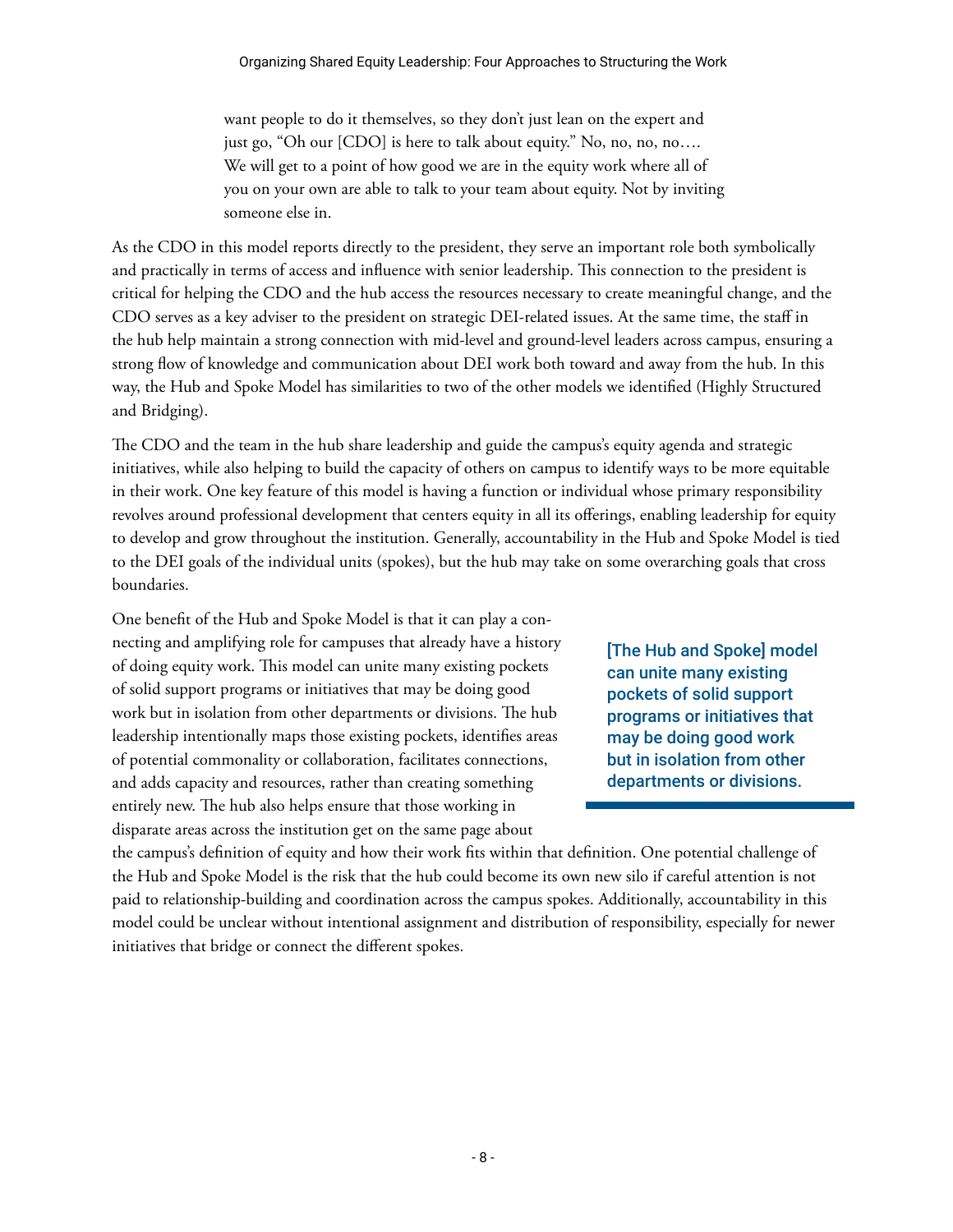#### **Hub and Spoke Model in Action: City University**

City University<sup>4</sup> is a regional comprehensive university in a diverse urban area that has had multiple minority-serving institution (MSI) designations for years, as well as a history of engagement with the local community. However, leadership and administration at City have remained primarily White, and BIPOC students have expressed frustrations that they do not always feel welcome or included on campus. A new president started about five years ago and was determined to bring a more concerted, institution-wide focus to equity, inclusion, and racial justice on campus. President Lopez, a Latinx woman, knew that she wanted to implement a shared leadership approach to equity work at City in order to include the perspectives and experiences of stakeholders from a variety of diverse backgrounds. She also wants to build upon the university's history of community engagement as well as the many pockets of DEI work happening across campus, such as learning communities for students from specific racial or ethnic backgrounds and intergroup dialogue training programs. While many faculty and staff have been doing DEI work for years, there is little broad awareness of the work happening in various pockets around campus, and students remain mostly in the dark about the efforts that are happening.

After months of conversation and dialogue with faculty, staff, and students across campus, President Lopez decides that the Hub and Spoke Model seems like the best fit for leading equity work at City. She reallocates funding to create a cabinet-level CDO position and several staff positions and finds space on campus for a new Office of Equity and Inclusion (OEI)—the hub. Several faculty and staff volunteer to work in the new office; ultimately, two staff members (one from the community engagement office and one from institutional research) and a faculty member in sociology who has extensive faculty development experience are selected to round out the office.

The new OEI team leads a campus-wide DEI strategic planning process that includes a comprehensive mapping of all the spokes of DEI work happening at City, as well as identification of all the people who are doing DEI-related work. The DEI leaders identified in this mapping exercise (about 15 in all) form a workgroup to advise the OEI on how best to support their work. OEI staff facilitate workgroup meetings and bring in external speakers and professional development opportunities to help these leaders continue to learn and grow. Meanwhile, the OEI begins to build out a DEI data and analytics support program, working closely with the institutional research office to disaggregate data; implement new racial climate surveys; and run focus groups of students, faculty, and staff of color to learn about their experiences at City. They also partner with the Center for Teaching and Learning and the community engagement office (capitalizing on staff experiences and relationships with all these offices) to create common professional development opportunities for faculty and staff in a variety of DEI-specific areas. While their efforts are still a work in progress, early data suggest that campus stakeholders are much more aware of DEI efforts and that cross-unit collaboration among the spokes is beginning to flourish.

<sup>4</sup> City University and the other examples in this report are composite narratives based on several different institutions we studied.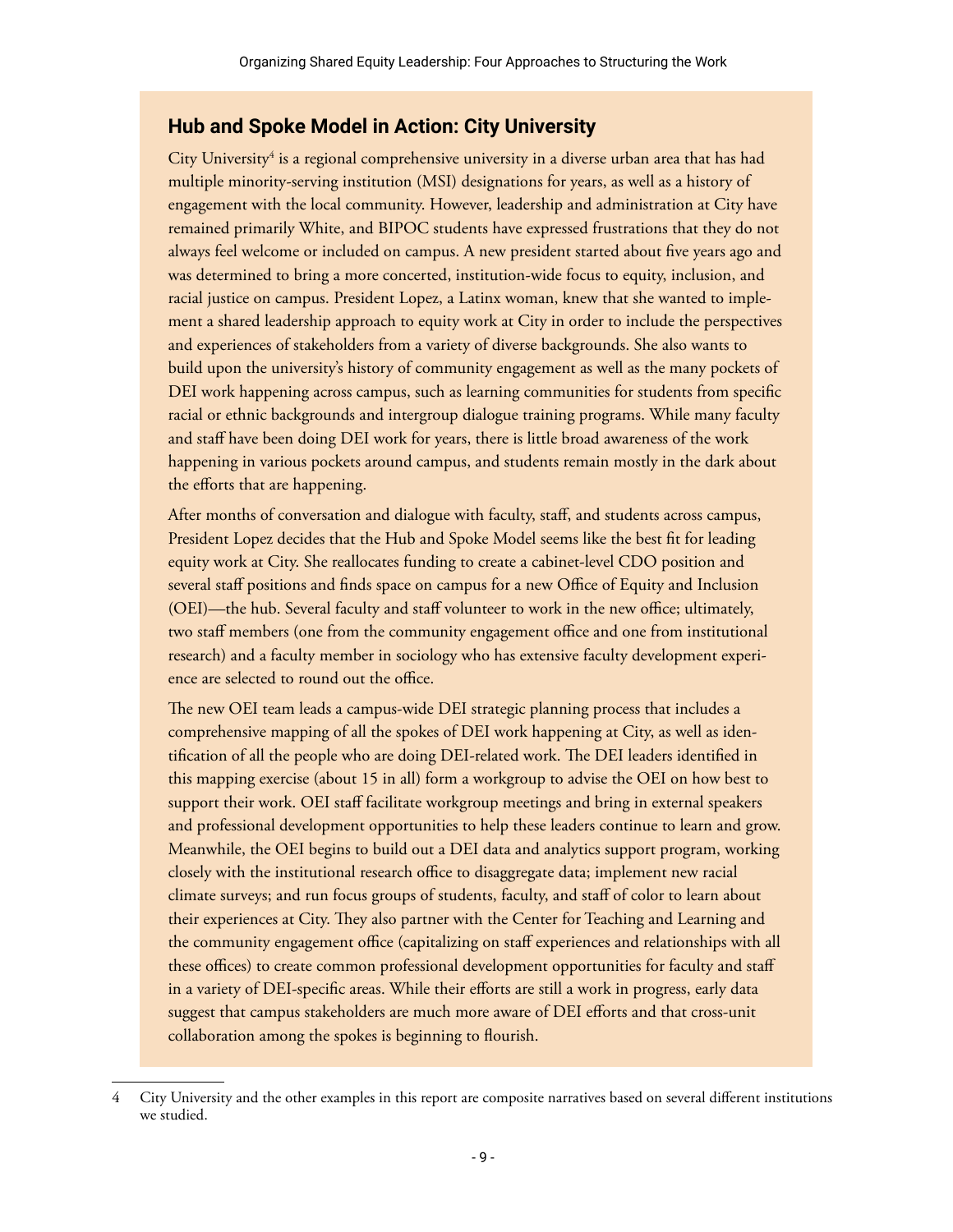### <span id="page-14-0"></span>**Highly Structured Model**



This model is the most formally structured of the four we identified, with a CDO who reports to the president, an extensive staff and multiple reporting units within the DEI division, and many layers of DEI representatives throughout the divisions and units of the university. This model is similar to the Portfolio Divisional Model of vertical structure identified by Williams and Wade-Golden (2013), yet contains even more levels and layers of structure. The dense, complex web of structures emanating from the DEI division

Having multiple units responsible for coordinating equity work under the same organizational umbrella helps coordinate action, minimize redundancy, and streamline processes.

helps embed equity work throughout the institution, while also leaving discretion and autonomy to individual offices, departments, or academic units for how they plan to achieve equity goals. The central DEI office is composed of several full-time staff members who guide various aspects of the work. There are also several units or departments that report up into the CDO. As Williams and Wade-Golden (2013) noted, these units could include multicultural or minority affairs, cultural centers, ethnic and gender studies, retention and pipeline initiatives, community outreach, affirmative action and equity, training and development, general student support services such as admissions and registrar, research

centers, and international affairs (Williams and Wade-Golden 2013, 176–177). Having multiple units responsible for coordinating equity work under the same organizational umbrella helps coordinate action, minimize redundancy, and streamline processes. A key distinction between our Highly Structured Model and Williams and Wade-Golden's Portfolio Divisional Model is that the Highly Structured Model features a formal horizontal DEI structure, with representatives from each unit or division ("leads") who are responsible for leading DEI work within their sphere of influence. This work is formally coordinated by staff in the DEI office and supported with resources (financial, time, human). As one leader noted:

> The leads are the folks that are on the ground . . . . so each unit has its own culture and its own structure, and being a part of that culture and that structure and part of the leadership team . . . they're not on the outside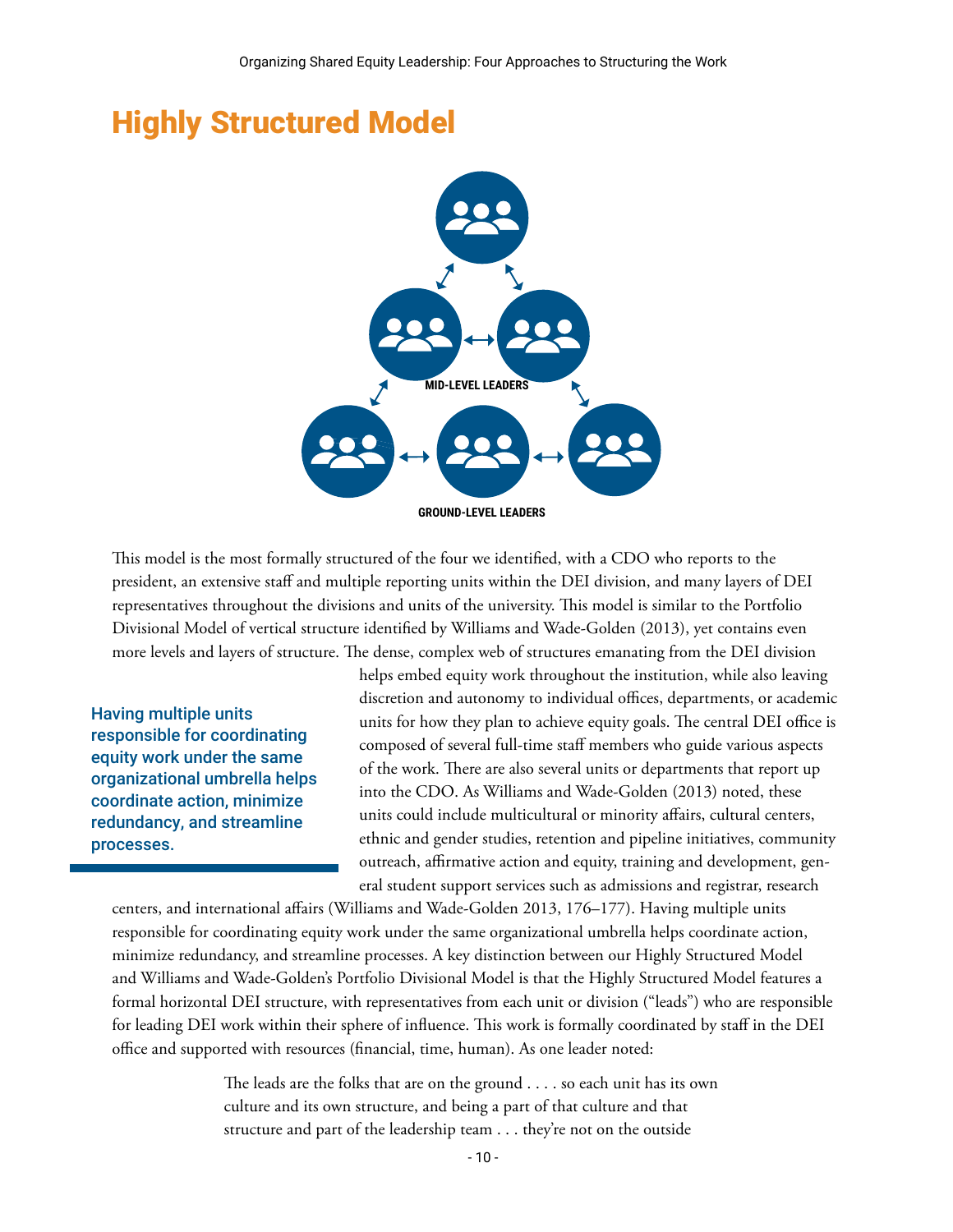looking in. At the same point in time, [the central DEI office] developed very strong relationships with [the leads] from the very beginning. So we meet . . . [as a group] in person anywhere between once and twice a month . . . . in addition, each lead has a member of [the DEI] office who is a liaison . . . with them, and they meet one-on-one more often.

In addition to one-on-one meetings with DEI office staff, DEI leads meet regularly as a group to discuss challenges and successes and build community around equity work. As one DEI staff member said:

> We also provide important professional development for [leads], both as a group, but also as individual leaders, such that as they move throughout the university in different spaces . . . they're already equity minded leaders and change agents. As they move throughout the university, their impact only continues to be felt.

The Highly Structured Model also often features a department or unit that reports up to the CDO that is responsible for professional development and learning, similar to the Hub and Spoke Model. This unit provides professional development opportunities for the entire institution in a variety of different areas, but the reporting line to the CDO ensures a focus on DEI throughout professional development programming and strategy. Programming could include DEI-specific training sessions; full-fledged leadership or facilitator certification programs; and more informal ongoing programs, such as book groups or affinity groups for faculty and staff of color.

A major benefit of the Highly Structured Model is the clear, formal lines of accountability it establishes within units and centrally. Faculty and staff have a lot of support in learning, developing, and accomplishing their equity goals both horizontally through their unit leads and vertically through the DEI office and division. Like the Hub and Spoke Model, the Highly Structured Model builds capacity centrally while honoring and maintaining local cultures and control. A potential challenge with this model is that the complexity of these structures requires a high degree of organization and potential loss of flexibility in terms of responding to current events or quickly changing course if necessary. Additionally, this model can be resource-intensive to fund, staff, and monitor, and it may work best at an institution that can support and sustain these organizational and resource needs.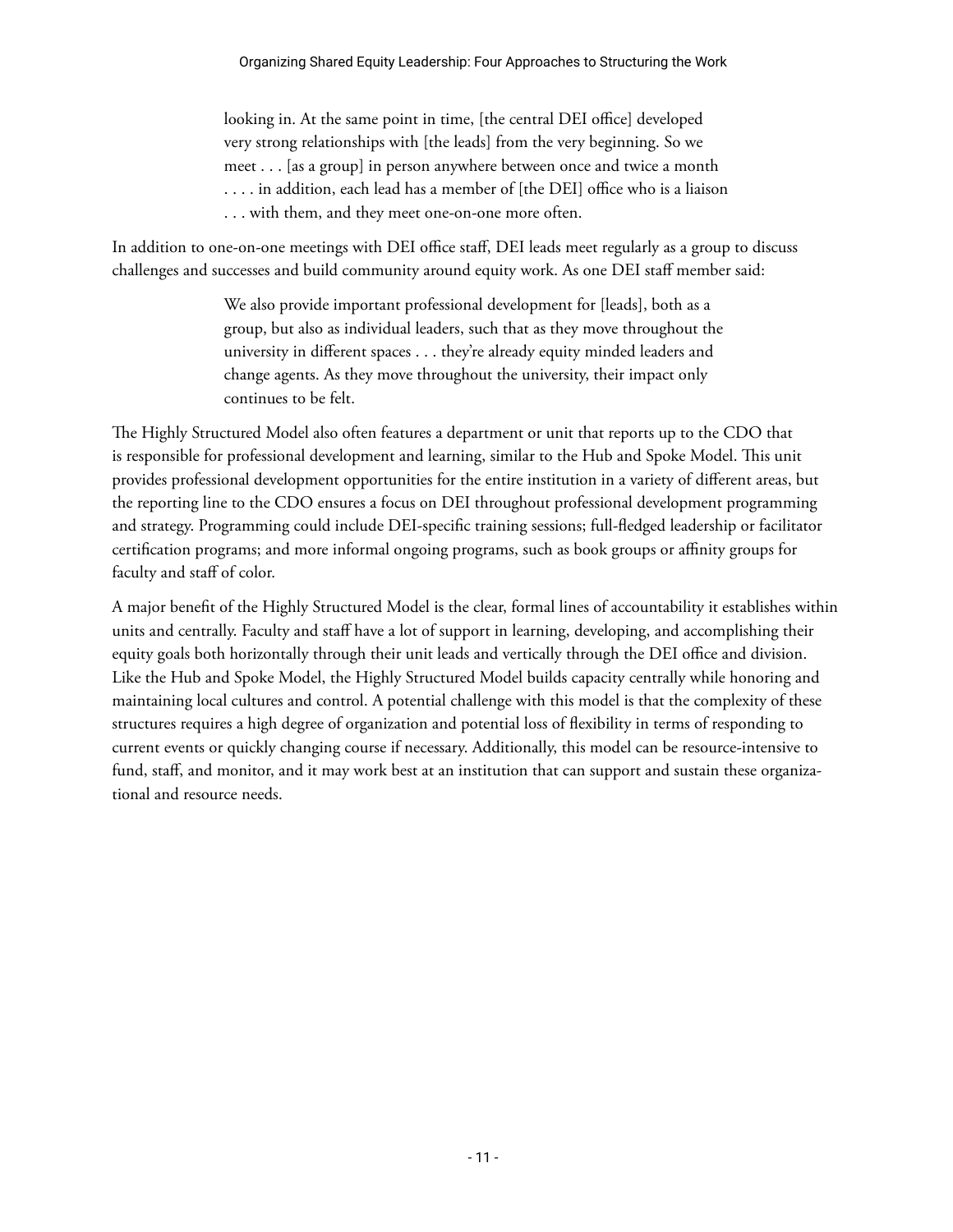#### **Highly Structured Model in Action: Overland University**

Overland University is a large research institution in a college town. With a sizeable undergraduate population, as well as several graduate and professional schools and a medical school, Overland is one of the largest institutions in its region. Despite its size and location in a region with a good deal of racial and socioeconomic diversity, Overland has struggled to admit and retain students of color and students from economically disadvantaged backgrounds, as well as faculty of color.

Upon the recommendation of a group of dedicated faculty and staff, Overland's president has decided to undertake a shared leadership approach to DEI in an attempt to truly transform the campus to be a more diverse, inclusive, and equitable place. Due to the university's sheer size and the many differences in mission and activities among units and schools, the president feels that the Highly Structured Model would be the best fit for Overland. He works with others at the university to establish a central DEI office with a CDO and several staff members. Together with faculty and staff advocates on campus, the new DEI office puts together a DEI strategic plan with some broad central goals around diversifying student, faculty, and staff populations, improving equitable outcomes for different groups, and promoting a more inclusive and supportive racial climate on campus. The plan leaves specific metrics and strategies for how to accomplish them up to stakeholders at the local level, but builds in yearly accountability and reporting structures. It also creates a process for identifying all the different schools and units across the university. The DEI office staff works with leaders of each unit to identify a unit lead for DEI; these leads include newly created DEI-specific positions in the law school, associate deans with existing responsibilities who add DEI to their portfolios, and faculty or staff members. The DEI office arranges a weeklong training for the leads over the summer and has monthly meetings that bring all the leads together to share ideas and challenges and learn together.

The units have each chosen different areas of focus based on their unique contexts and needs. For example, the business affairs unit has focused on diversity in staff hiring and promoting inclusive environments for staff, while the social work school has begun a review of their curriculum and is prioritizing inclusive pedagogy in their courses. Some schools have made significant changes to their promotion and tenure or staff review processes to include DEI as key components of performance evaluations; others have reviewed salary equity and made adjustments where necessary. Still others have focused mainly on providing training for staff members or faculty without much change to existing policies or processes. While these differences in focus can sometimes lead to a feeling of unevenness in the work occurring across units, the monthly meetings of the leads provide a space to share about the ongoing work and promote the more systemic changes that are occurring, and feedback shared up to the central DEI office helps the DEI office staff create opportunities to build capacity in places where work is less transformational. Additionally, giving units the autonomy to define their own priorities within the larger university framework has led to greater buy-in and support across campus. As the approach or strategy is not mandated, different parts of campus can progress at different speeds based on their readiness and capacity and can ultimately engage more authentically—even if it might take a little longer to get there for some.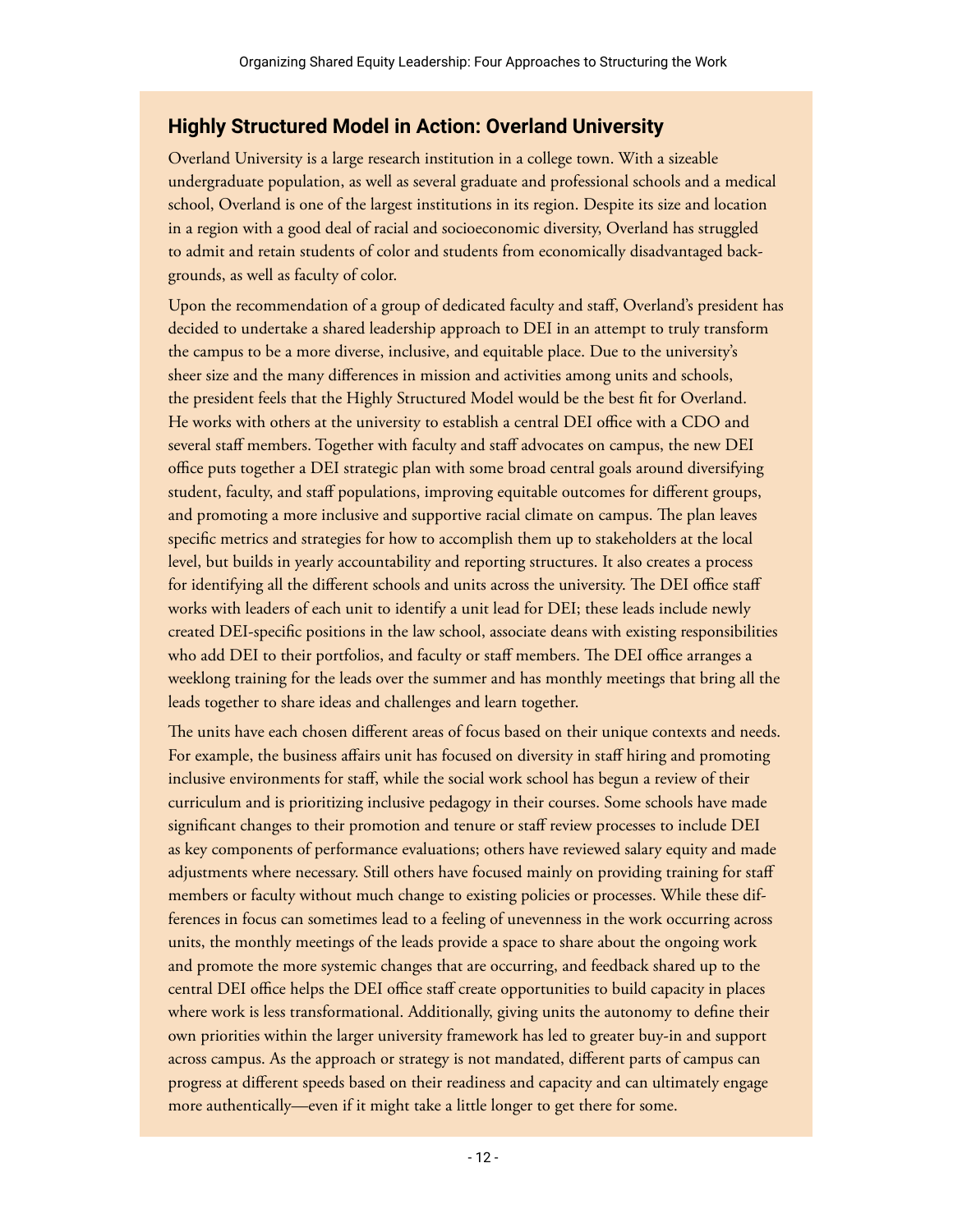<span id="page-17-0"></span>

The Bridging Model represents a novel form of structuring equity leadership that is not built around the vertical structure of a CDO, unlike the Hub and Spoke and Highly Structured Models. Intentionally designed as a distributed approach to equity leadership, this model is led jointly by the university's most senior leaders (including the president); a permanent council of faculty, staff, and students responsible solely for helping the institution meet its long-term equity goals; and a person in a "bridge" or translator role who connects the senior leadership and ground-level leaders. This bridge sits on the president's cabinet along with the senior leaders, but also works closely with the faculty and staff who are most involved in the day-to-day work of promoting equity on campus. The bridge has DEI as their primary responsibility; there could be a full-time staff or formal office associated with the position, but that is not always the case. Regardless, the bridge works to connect, navigate, and translate between the cabinet and the council. The Bridging Model has characteristics of Williams and Wade-Golden's (2013) Collaborative Officer and Unit-Based Models, but unlike in these more traditional CDO models the bridge is a capacity builder, coordinator, and connector rather than someone who is responsible for leading the equity charge or carrying out equity programming. Examples of what the bridge might do in these roles include providing or coordinating professional development, identifying similar activities across different units and facilitating connections among the staff or faculty running them, and providing one-on-one coaching support to equity leaders across campus. The Bridging Model also has some similarities to the Hub and Spoke Model. The bridge works to map and connect existing work on campus; however, the Bridging Model is distinct in that there are additionally and intentionally two groups of leaders at the top and the ground level (the cabinet and the council) who are formally tasked with equity responsibilities.

The council of faculty and staff is responsible for maintaining a broad focus on long-term, strategic DEI goals and is a space where issues at the ground level can be raised and shared. The council also makes recommendations to senior leadership around various policies and practices to ensure that a focus on equity remains at the forefront of all institutional decisions. The council is not a traditional governance committee or a crisis response team. It is a permanent working group with a new and unique purpose of bringing ground-level leaders together to embed and sustain equity work throughout the campus, so that it becomes a larger and more permanent part of the institution that can sustain despite leadership turnover or new strategic goals and priorities.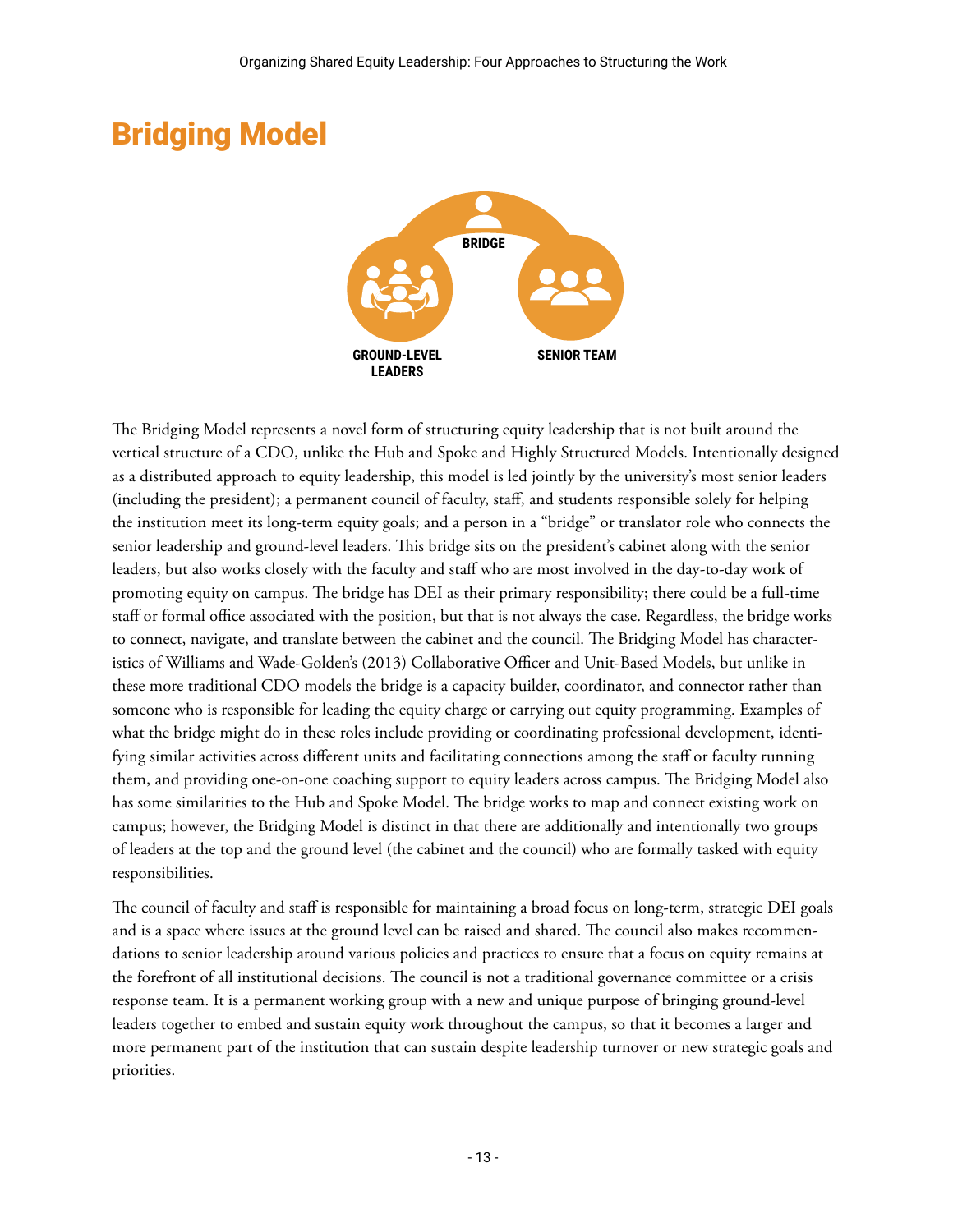In addition to supporting professional development for various constituency groups across campus, the Bridging Model focuses on group- or team-based learning at both the ground level and the top level of the institution. The council engages in ongoing capacity-building and learning at their meetings. This learning can be facilitated by the co-chairs or members of the council who bring their expertise in various DEI-specific topics, by the bridge, or by external speakers or groups. The bridge also facilitates learning opportunities for the cabinet and regularly and intentionally brings these two groups (council and cabinet) together for ongoing learning and development. Areas of focus for learning and development could include navigating difficult dialogues, learning to communicate across difference, or anti-racist principles, among many other topics.

In terms of accountability, equity goals are built into the positions of cabinet-level leaders, and they are evaluated based on their progress toward those goals. For example, the chief operating officer at one institution using the Bridging Model has specific goals around diversity in hiring for staff positions and training or professional development around DEI issues. As this executive remarked:

> Each one of the president's cabinet members is required to have in their performance objectives…things you're going to do to forward inclusive excellence on this campus, in your particular area. And so that shows up in performance reviews.

This formal assignment of responsibility to executive-level leaders signals the importance of DEI work and ensures that the work is being prioritized across multiple divisions.

Senior leadership involvement establishes strategic focus and prioritization, while the council maintains that focus and incorporates multiple diverse perspectives from across campus. Aside from these two shared leadership structures, the Bridging Model embeds equity work into people's existing roles across campus rather than creating lots of new roles. The Bridging Model does bring in the bridge position as a key DEI leader, but the two shared leadership structures and the embedding of

The Bridging Model embeds equity work into people's existing roles across campus rather than creating lots of new roles.

DEI in everyone's work circumvents some of the challenges that come with Williams and Wade-Golden's (2013) Collaborative Officer Model. Instead, challenges that may accompany the Bridging Model include the uncertainties involved with these new, relatively untested roles and structures. Leaders at the executive level may struggle to share control and power with ground-level leaders and may be tempted to position the council as an advisory group with little authority rather than a crucial and knowledgeable partner in equity leadership. Careful definition and norm-setting are required in this model in order to most effectively position these roles and structures to make change.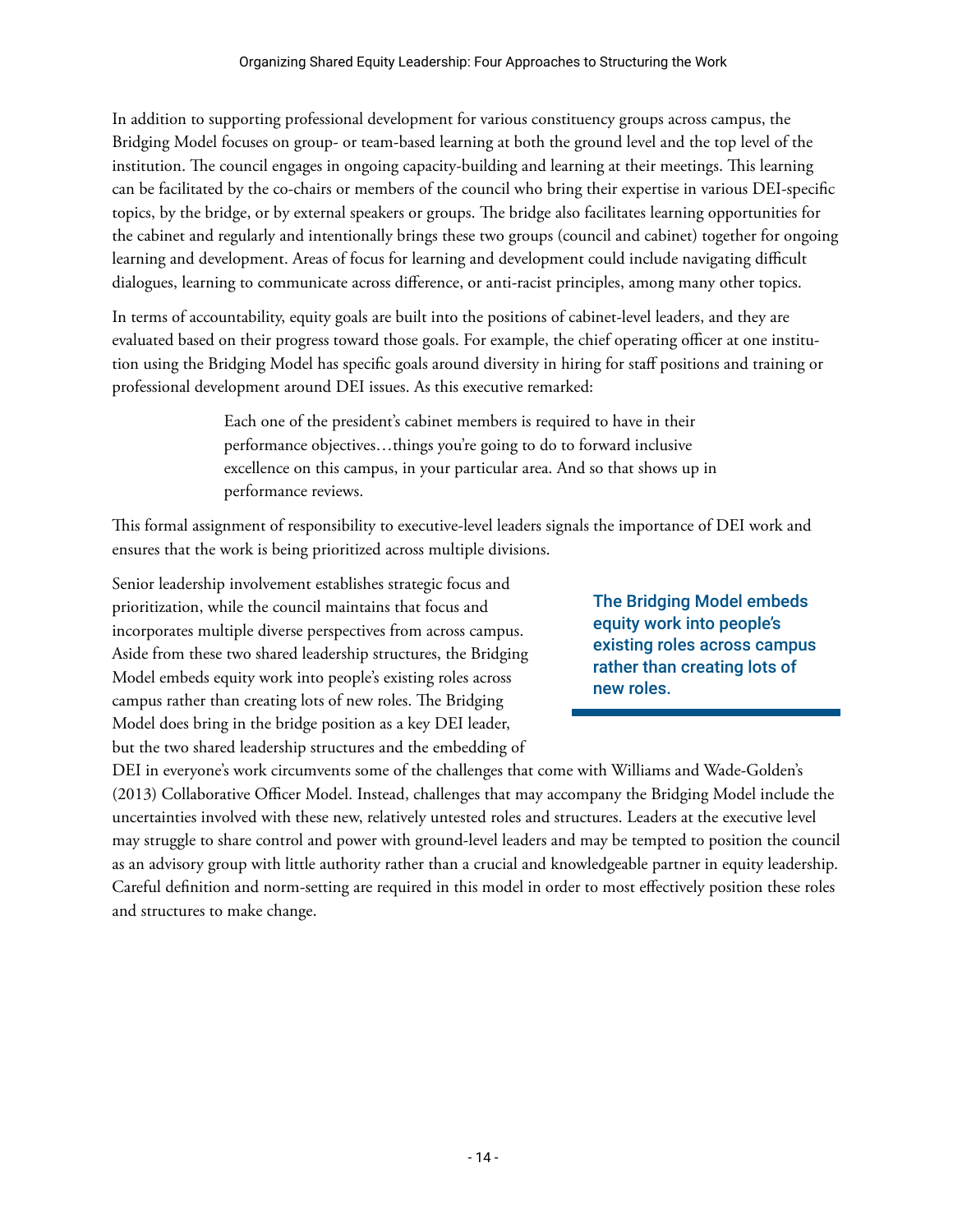#### **Bridging Model in Action: College of the Mountains**

College of the Mountains (CoM) is a medium-sized liberal arts college in a rural area. While the student body was predominantly White for much of its history, an influx of immigration in the region over the past 20 years has changed the face of the local community and the student body of the college. Now there is no racial majority group on campus. Retention and graduation rates for students of color, however, lag behind those of White students, and a recent campus climate survey showed that students of color (primarily from Latinx, Southeast Asian, and Indigenous backgrounds) do not feel supported or included on campus. The president of the college, herself a daughter of immigrants from Guatemala, has prioritized DEI over the course of her term at CoM, but the climate survey results prompted her to take a new approach and implement a shared equity leadership approach on campus.

Specifically, President Martinez decides that the Bridging Model could work well, as her cabinet members are as passionate and dedicated to equity as she is. Additionally, there is a group of strong equity advocates among the faculty and student affairs staff who seem poised to take on more prominent roles in DEI leadership. To coordinate the work, President Martinez asks her chief of staff, Mark Adams, to serve as special adviser for equity—the "bridge." Adams has held a variety of roles in both student affairs and academic affairs over the course of his 20-year career at CoM, is well respected across campus, and has strong relationships in many departments. In his newly created position, Adams works with the cabinet, the faculty senate, staff council, and student government to establish a Commission on Equity and Inclusion (CEI), composed of 15 faculty, staff, and students from across campus who serve rotating three-year terms. The CEI members are nominated by their peers to serve in these roles and selected for their expertise and skills in DEI-related areas—for example, an education faculty member with facilitation skills in leading trainings on anti-racist and inclusive pedagogies and a staff member with an extensive history of community engagement work. CEI, Adams, President Martinez, and the cabinet work to create a strategic plan for equity and inclusion, establishing key goals around equitable distribution of resources, equity in outcomes, and inclusion and community for all. Equity-specific responsibilities are added to the job descriptions and evaluation criteria for each cabinet member, and CEI serves as a check on monitoring the progress of different initiatives. Adams works individually with each cabinet member, and with the cabinet as a whole, to strategize ways to make change and identify areas for development and capacity-building. As many DEI projects and initiatives cross organizational boundaries and reach into the functional areas of several cabinet members, Adams helps to coordinate the various pieces and ensure that the work stays on track. For example, an effort to create an ethnic studies major involves not only the provost and academic affairs office, but also facilities (to find space for new faculty and courses and an office for the program), student affairs (to train advisers and career counselors on the new major's offerings), enrollment management (so that admissions is aware of the new offering and the registrar's office can schedule new classes), and development and external affairs (to fundraise for the program and create messaging around it). Adams keeps track of all the efforts and helps the president hold each cabinet leader accountable for the changes needed in their area. He also serves as a bridge between the cabinet and CEI to help each group understand the needs and pressures of the other and to strengthen communication and collaboration.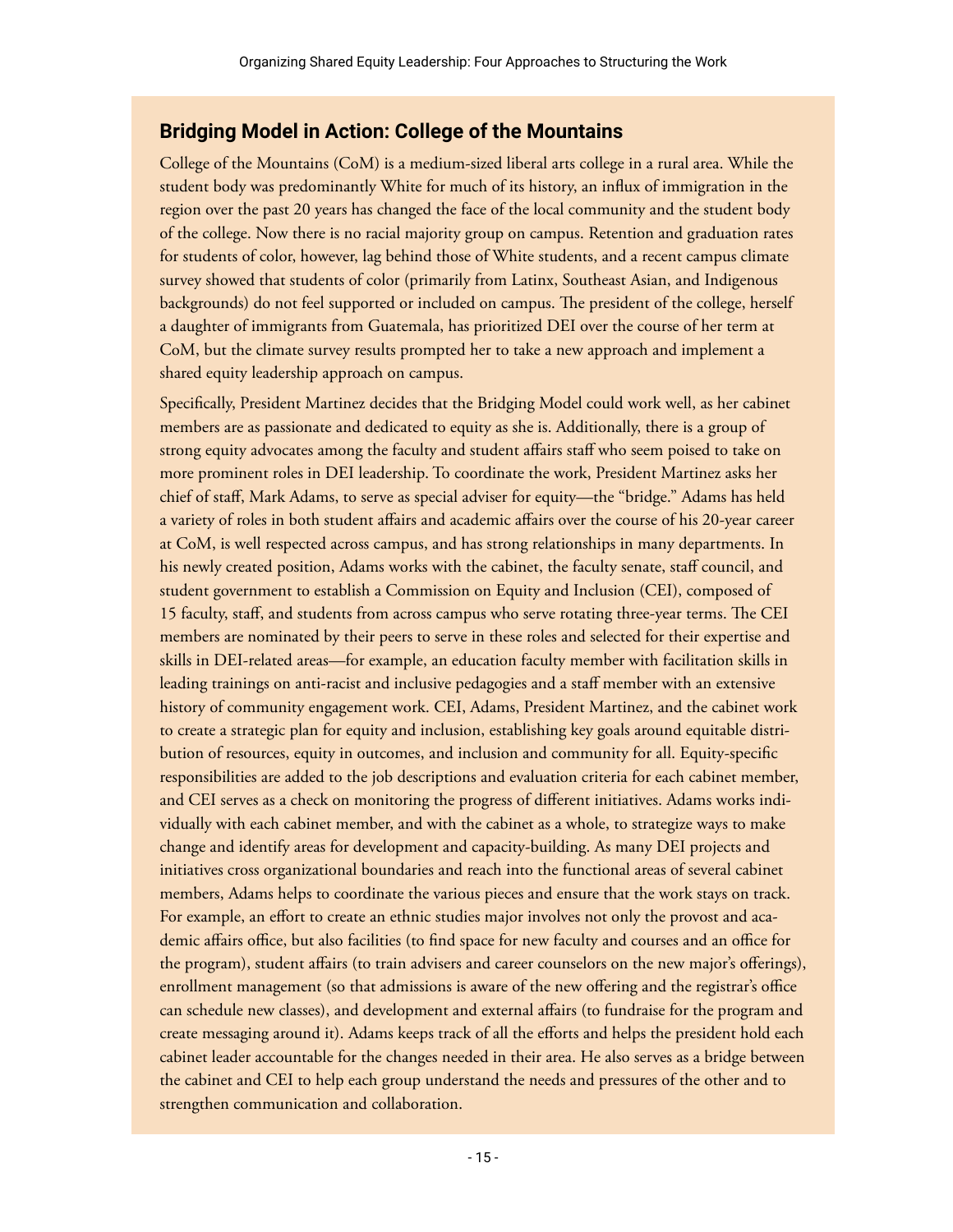### <span id="page-20-0"></span>**Woven Model**



While the Hub and Spoke, Highly Structured, and Bridging Models all create new offices, positions, or groups to structure their SEL approach, the Woven Model instead structures DEI work into people's existing roles and processes. The Woven Model represents a new way of structuring DEI leadership that is not similar to any of Williams and Wade-Golden's (2013) archetypes of vertical structure for organizing DEI work. Rather than having a formalized position such as a CDO or a dedicated office responsible for DEI work, this model embeds DEI into everyone's work, weaving it into the fabric of the institution as part of institutional strategic plans and goals and into individuals' roles. In this model, everyone in a leadership role—unit-level, mid-level, and senior leaders—is expected to pursue campus equity goals as a part of their regular work. Leaders all have DEI-specific responsibilities that may vary based on their position or role. This approach does not mean that the work gets overlooked, marginalized, or ignored. Rather, prioritization of DEI is the normal, accepted way of operating on campus and is enabled by policies and practices that facilitate collaboration and missionfocused work. People are held accountable on a regular basis for accomplishing their DEI goals.

The work is guided by a senior leadership team that is intentionally very diverse in terms of social identities, professional and life experiences, and expertise. This diversity helps leaders bring their personal experiences to the work and keeps the work embedded in everything they do without formal structures to guide it, as this leader noted:

> We have a diverse leadership group. In the process of bringing on these leaders, it's been made very clear to them that we . . . expect them not to check their identity at the door. That when they come in, we want them to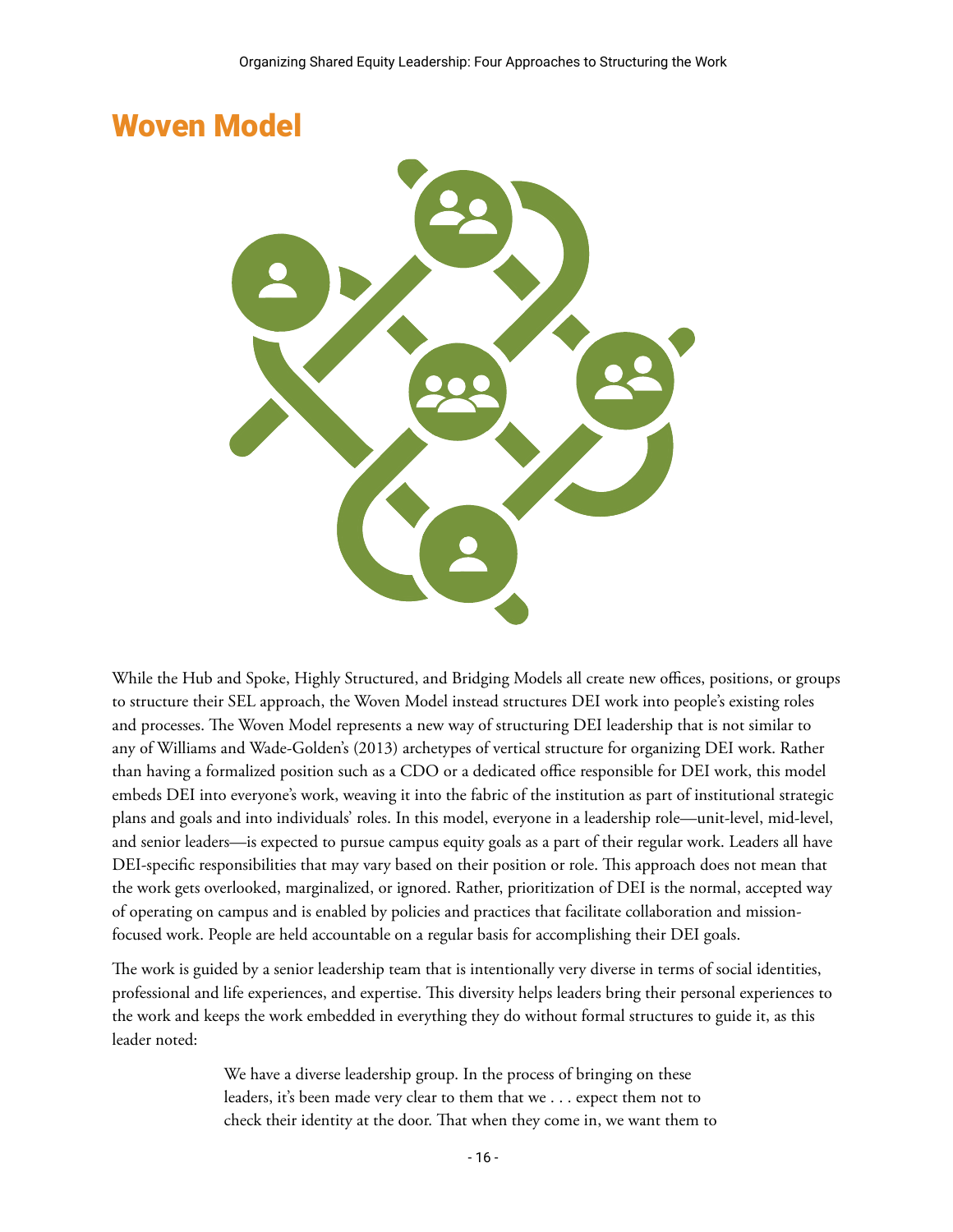bring their identity, to bring their sensibilities of ethics, of right and wrong, of how they have felt in environments where they were not the so-called majority, or where their perspective was not valued. And to bring that to what they do every day. So, I think that's one of the things that makes it possible for us to do this . . . we have the opportunity to . . . have this structure, because of the diversity of our leadership. We . . . don't need a position that is dedicated to always reminding everybody else of the diversity goals. Because the diversity goals are in all of our job descriptions and in all of our hearts and the way that we approach what we do.

In addition to DEI being embedded in the institution's roles, plans, and goals, collaborative ways of working are also normative within the Woven Model. Leaders at all levels of the institution are expected to collaborate and work in teams; this collective approach is continuously modeled by senior leaders in the ways that they execute tasks and solve problems. There are also numerous collaborative structures and groups on campus that

tackle various aspects of the work. Some of these are permanent, such as groups that work specifically on issues related to research, pedagogy and teaching, community engagement, or emergent DEI challenges. Additionally, some of these collaborative groups are emergent and flexible, forming as problems or projects arise and disbanding when goals are achieved or projects are completed, such as small groups of leaders working to disburse emergency COVID-19 funding or figuring out how to implement a new admissions policy.

Leaders at all levels of the institution are expected to collaborate and work in teams; this collective approach is continuously modeled by senior leaders in the ways that they execute tasks and solve problems.

Because leaders in this model are asked to bring their full selves to work, they help each other learn, grow, and develop every day. There

are formal professional development opportunities embedded throughout campus that do have a DEI focus. However, by virtue of the diversity of the leadership group (and the fact that DEI responsibility is structured into every role), development and capacity-building responsibilities are also built into every role and enacted through leaders' relationships with one another. In addition to their different identities and experiences, leaders' varying professional backgrounds in different disciplines and at different institutions also give them unique perspectives to share with colleagues.

In terms of accountability, there are DEI goals in the strategic plan that are assigned to various leaders or groups of leaders across campus. There is also some level of collective accountability since multiple leaders work together on nearly every goal or project. Accountability is generally shared across multiple offices and leaders, as this leader described:

> If things don't go well, then we know it's everyone's fault . . . we all discussed it together so if things go well we can all take shared credit but if things go wrong we can't just blame this person and I think that is quite liberating because people aren't always worried about how will I come out looking after all this is done. So if the focus is institutional it's not personal because I'm not worried about whether I'll be embarrassed if this initiative doesn't work so it becomes an institutional goal.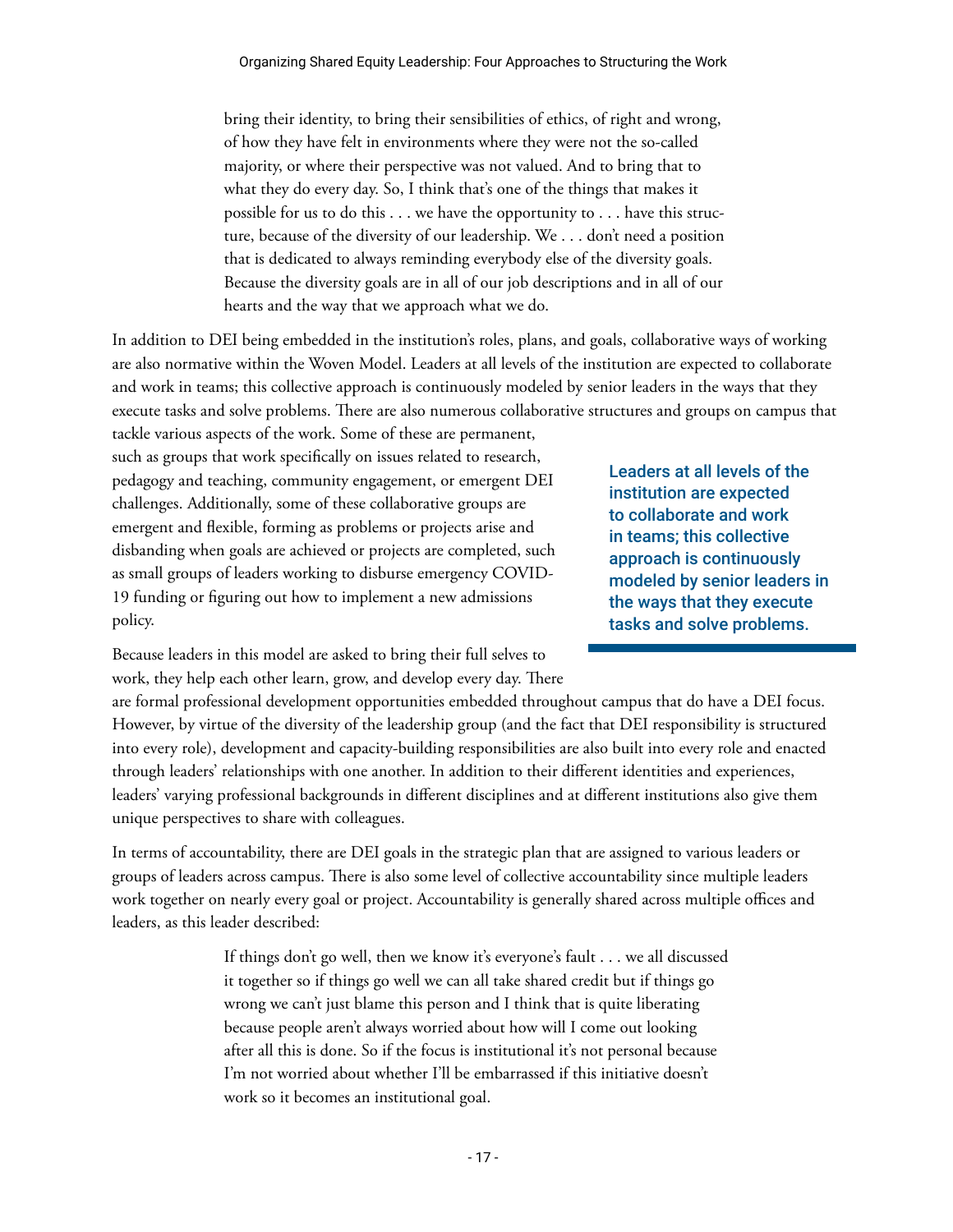A key benefit of this approach is that it embeds DEI responsibility into everyone's role rather than into formal, DEI-specific positions. Because everyone is responsible, many areas of campus life that are commonly not thought of with an equity lens are questioned and transformed, such as fundraising and development or facilities. This approach may also be less resource-intensive than a model that calls for the creation of many new DEI-specific positions. However, we want to stress that this model is *not* necessarily resource-neutral or low-cost. Rather, leaders deeply interrogate how funds are currently allocated and spent to uncover patterns of inequity and make efforts to rectify them. The model works to dismantle and change existing structures from the inside-out rather than establishing new structures on top of existing ones. The lack of DEI-specific roles and the crucial importance of collaboration norms in the Woven Model can be a challenge for leaders who are not used to working in this way. Without careful coordination, strong culture-building, and expectationsetting from senior leaders, this model could fall into the trap of nothing getting accomplished since no single person or office bears explicit responsibility for DEI. It is also necessary to have meaningful diversity among leaders in this model in order to maintain the DEI focus and ensure that it is front-and-center in everyone's role.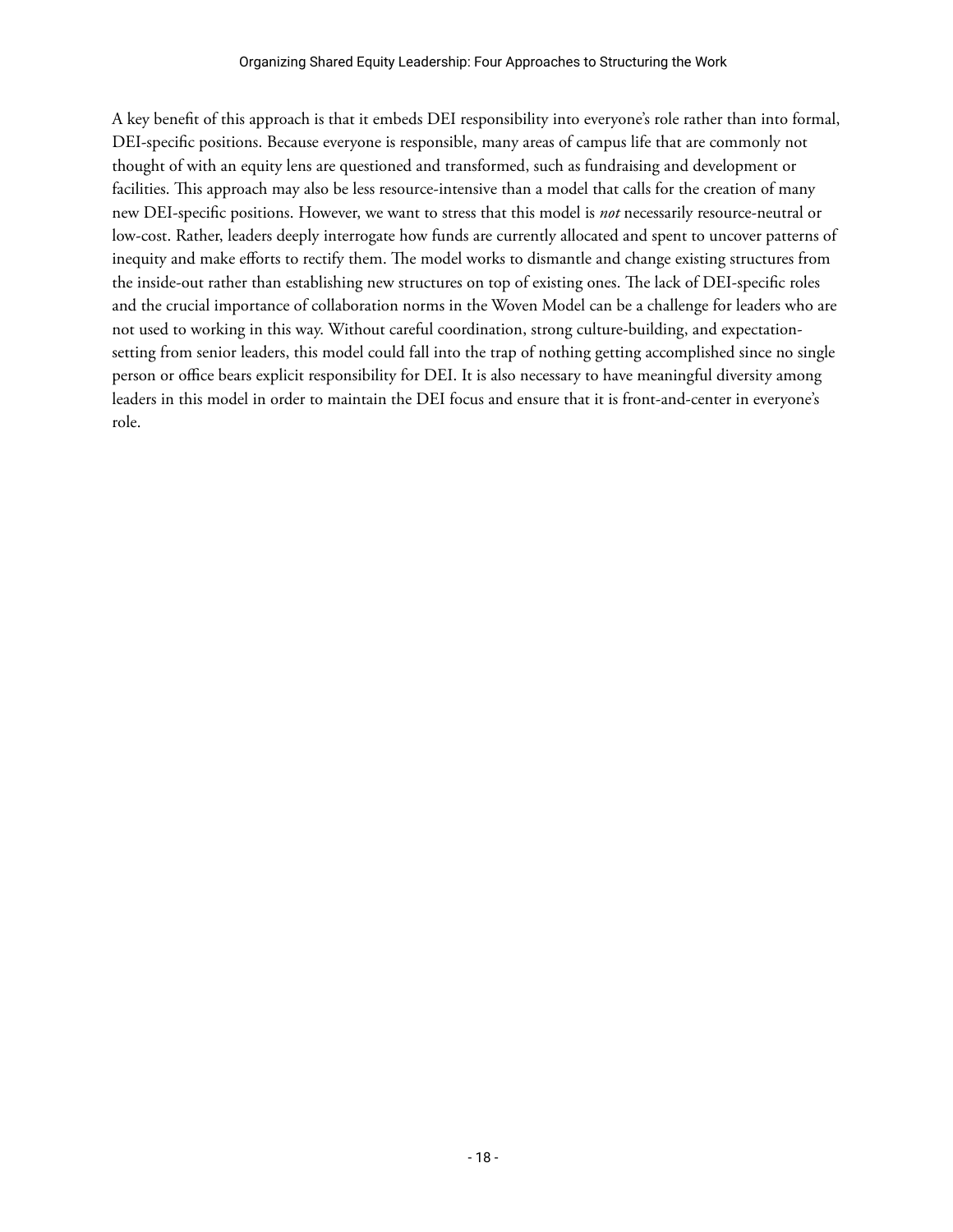#### **Woven Model in Action: Palms University5**

Palms University is a large research university located in a suburban area that exemplifies the Woven Model of shared equity leadership. Leadership operates collectively and collaboratively at all levels of the university, from the cabinet level to the ground level, in a web structure. At the senior level, the president has convened a working group composed of the eight members of the president's cabinet, as well as deans of the university's six colleges, the head of institutional research, and the president of the faculty senate. This group (informally called the Brain Trust) meets weekly and in each meeting discusses progress on equity goals, as well as concerns or challenges to equity that they or their own teams have uncovered. Various members of the Brain Trust have official responsibility (stated in their job descriptions) for different equity goals laid out in the university's strategic plan, and the group works together to monitor progress, hold each other accountable (both through formal evaluation processes and in informal and ongoing conversations), and make progress on the goals that cut across divisions and departments.

The team does not believe that hiring a chief diversity officer or creating an Office of DEI is the right way to execute Palms University's equity goals, as they want everyone to feel like they have an important and meaningful stake in accomplishing the university's equity goals. Further, the diversity of the student body as well as the leadership team means that having only one or a few people responsible for DEI work would feel antithetical to the values of the institution and the individuals within it. This approach to embedding DEI in everyone's roles has been intentionally filtered down to the middle and ground levels of the institution, both through the practices of senior leaders and in policy changes addressing areas such as job descriptions, performance evaluations, and promotion and tenure guidelines to include DEI-specific responsibilities and goals. Because of these changes, equity has truly become everyone's work and is messaged and reinforced at every turn, from job announcements to interview processes, role descriptions to hiring and socialization processes, annual reviews, strategic plans, and more.

In addition to these policy and practice changes that weave DEI responsibility into everyone's role, the president has established the Strategic Equity Working Group, co-chaired by the provost and vice president for student affairs, as a space for anyone on campus to bring up issues related to equity and inclusion, process challenging current events or incidents in community, and come up with creative solutions to emergent equity challenges. This group has a rotating membership of faculty and staff; several subcommittees; and a yearly budget from the president to support research, training, and development. The group serves as a space to hear and consider new and emergent equity challenges that may not fit neatly into existing goals or initiatives in the strategic plan; having such a space gives members of the campus community confidence that their concerns will be heard while also allowing other conversations to stay focused on strategic equity priorities.

<sup>5</sup> This section adapted from Kezar et al. 2021.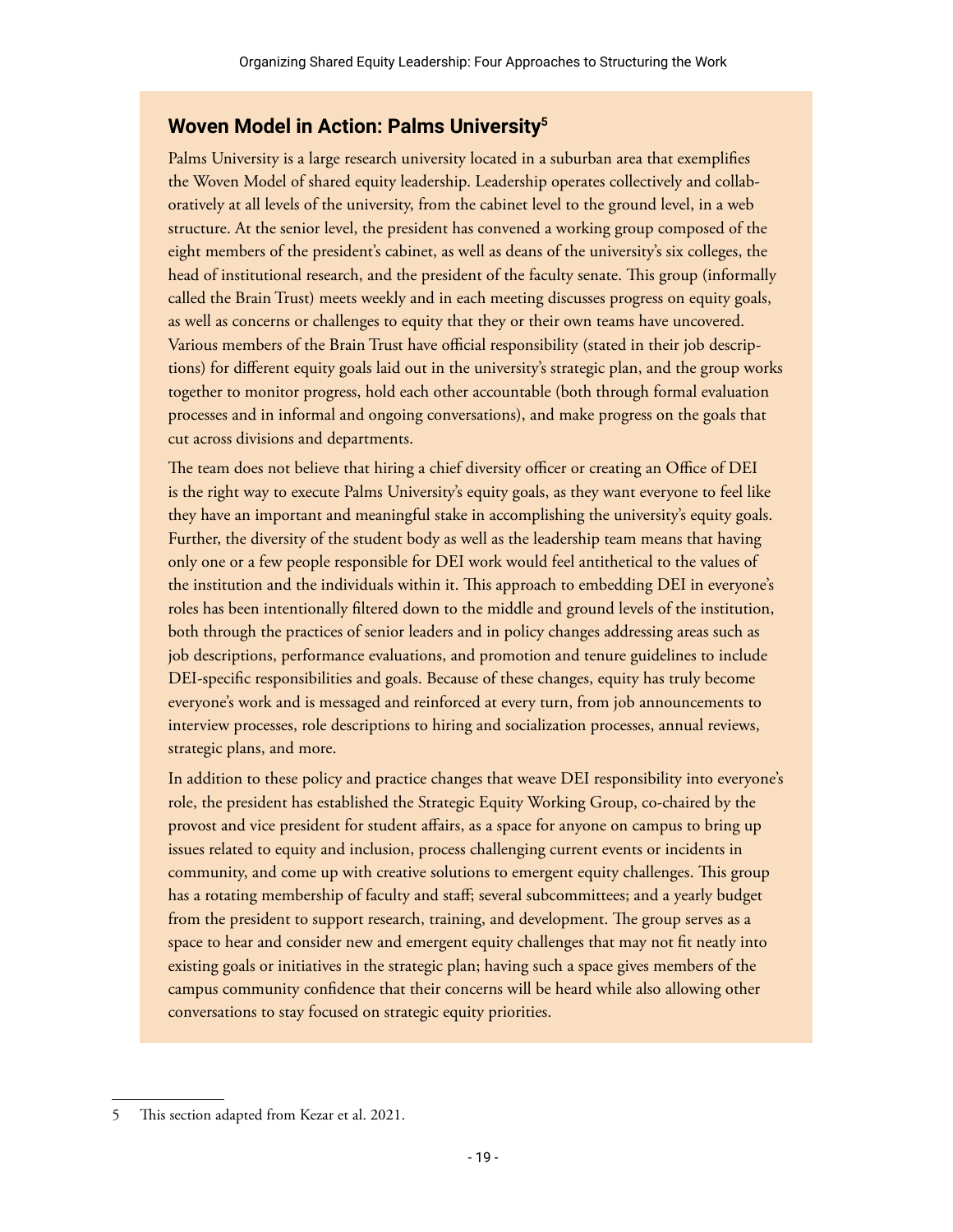## <span id="page-24-0"></span>Incentivizing and Rewarding Shared Equity Leadership Across the Models

We have identified a variety of ways to incentivize and reward SEL, regardless of the model that campuses used to structure their leadership work. Incentives and rewards seem to be most important when beginning the SEL implementation journey. Incentives help enable the significant institutional changes associated with this approach to equity leadership and encourage leaders across campus to take a risk and participate in this new way of working. In this section, we describe a few of the strategies that campuses used to incentivize participation and reward participation in SEL.

First, some campuses rewarded engagement in equity-specific professional development by advancing faculty or staff on the salary schedule or by providing stipends for completing specific workshops or trainings (or a specific number of hours of training within a specified set of opportunities). These explicit monetary rewards immediately increased participation in such trainings and helped ensure that a broad group of campus leaders received similar learning opportunities. This strategy can obviously get quite costly depending on how it is structured, but several campus leaders described success in engaging individuals in equity work with this strategy. Another useful strategy to promote participation for faculty specifically was to provide seed grants for faculty to undertake equity-linked research or community action projects. These grants could be contingent upon sharing the findings with specific leadership groups on campus or could include invitations to participate in an equity-specific committee, council, or commission. Additionally, some campuses reported changing their promotion and tenure or evaluation policies to include credit for equity leadership work. Other campuses tied funding for units, offices, or programs to their progress on DEI goals, incentivizing groups to work together to meet equity goals in order to maximize their funding.

While all of these strategies helped promote broader participation in equity leadership, ultimately the leaders we spoke with described the most important strategy as setting the expectation or creating the norm that everyone on campus is responsible for equity leadership. Leaders repeatedly described that this work is "just who we are" or "just what we do," and they often struggled to articulate specific rewards or incentives that motivated them to do the work. Especially after the initial start-up phase, expectation-setting became more important than incentivizing or rewarding.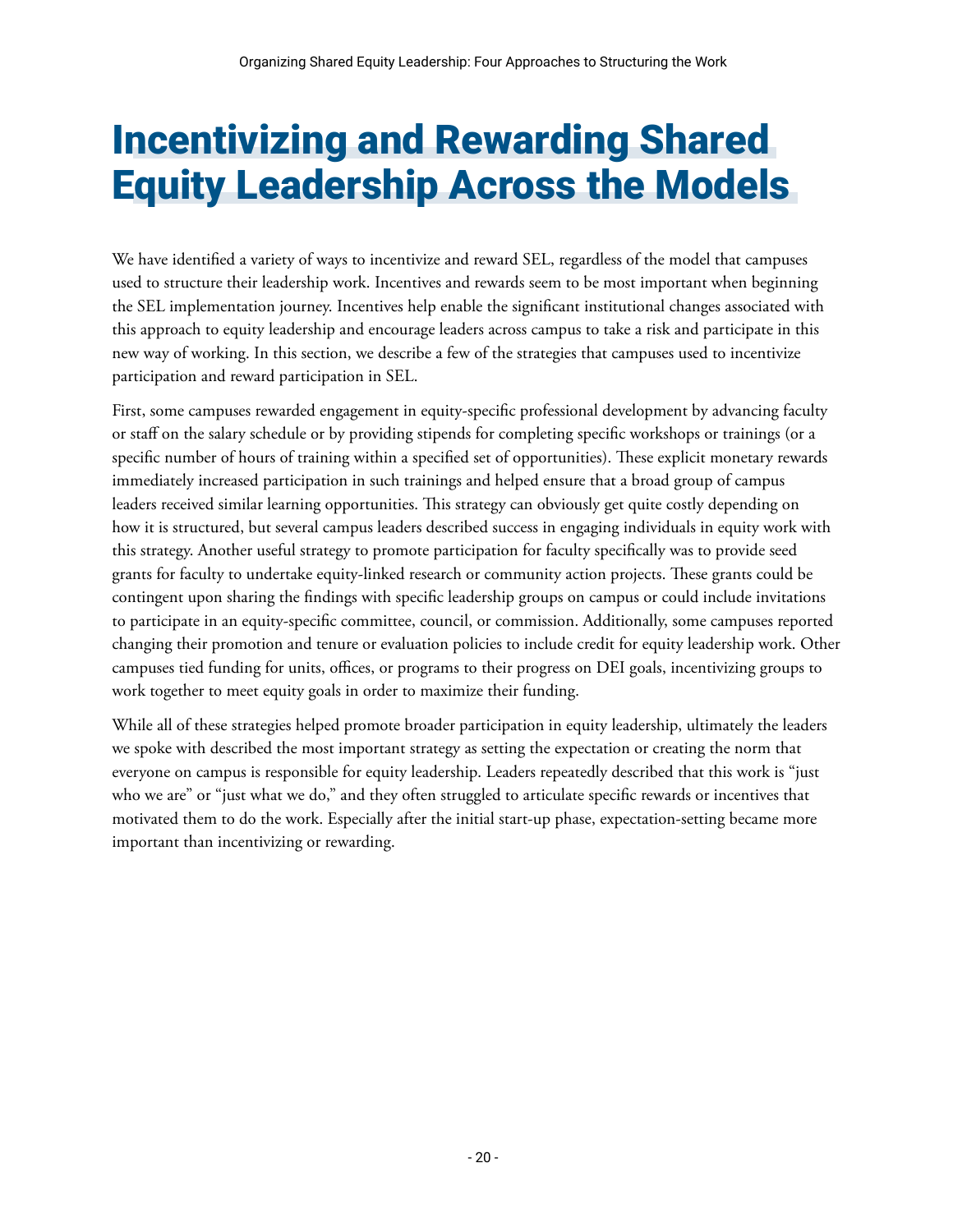# <span id="page-25-0"></span>**Conclusion**

The campuses we studied have operationalized and organized SEL in a variety of different ways. As leaders consider how to select a structure or model that works best for their campus, various aspects of campus context could shape their choice. These considerations include the institution's history, size, culture, sector, political environment, leadership capacity, or stage of DEI work. For example, the Woven Model may not be effective in a predominantly White institution with little history of engagement in DEI work. One of the more structured approaches with clearly defined roles and processes might be better suited to a campus that is less diverse or newer to this work. Conversely, a minority serving institution (MSI) with a mission focused on inclusion or equity, a history of engaging in this work, and a diverse leadership team might be better suited to the Woven Model, as tasking a specific person or group with responsibility for achieving DEI goals may feel counterproductive or like it actually de-prioritizes the work. Leaders might also consider the size, complexity, and decentralization of their campus when deciding how to structure their SEL approach. For example, a large, decentralized campus with several professional schools might need the Highly Structured Model in order to maintain some level of consistency in terms of goals and accomplishments, while also leaving space for units to define their own approaches based on local culture and needs. Conversely, a smaller campus or one with fewer competing purposes (such as a liberal arts college or another undergraduate-only institution) might find a Highly Structured Model approach too rigid or bureaucratic and could benefit from the Hub and Spoke or Bridging Models.

These are just some of the considerations that leaders could take into account when considering how to structure their shared equity leadership efforts. Further, we imagine that the models we have identified are four among myriad possible ways to structure this work. This report does not provide an exhaustive or comprehensive selection of organizational models. Rather, we hope that these descriptions will give leaders concrete ideas and strategies to structure and organize the work of shared equity leadership on their own campuses.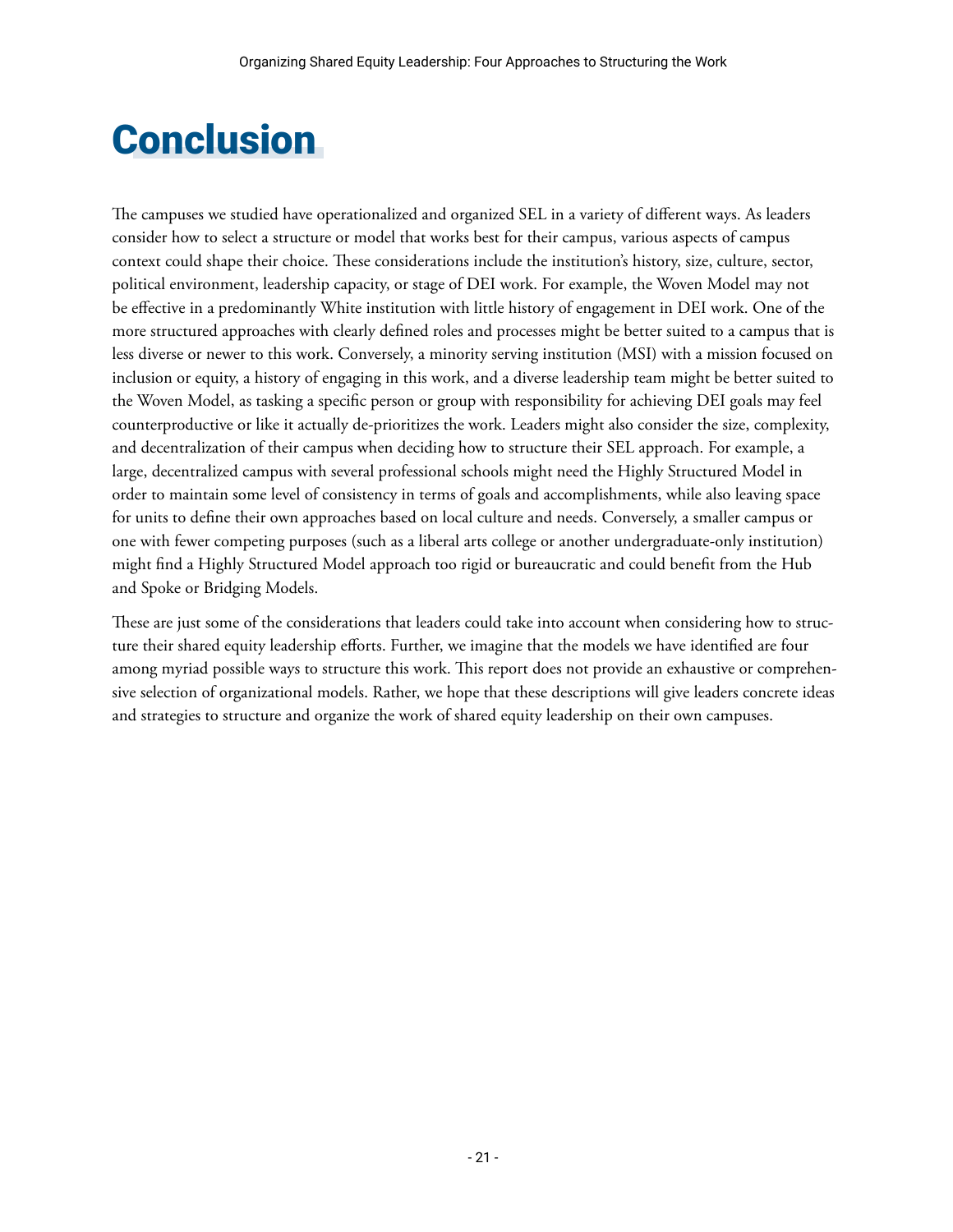# <span id="page-26-0"></span>Reflection Questions on Structuring Shared Equity Leadership

1. How is DEI leadership currently structured on your campus? Do you have a CDO or DEI executive leader? Are units or offices tasked with DEI responsibilities? How are other groups across campus engaged in DEI leadership and connected with one another (e.g., councils or committees, commissions)?

2. Do you think leadership for DEI is being shared effectively on your campus right now? Who else might need to be included in and connected to your equity leadership efforts? How might you connect existing pockets of DEI work more effectively or build new connections?

3. Does your current equity leadership structure share any similarities with any of the models described in this report (Hub and Spoke, Highly Structured, Bridging, or Woven)? What similarities did you notice? What differences?

4. Did one model particularly resonate with you or seem like it might be a particularly good fit for your campus? Why?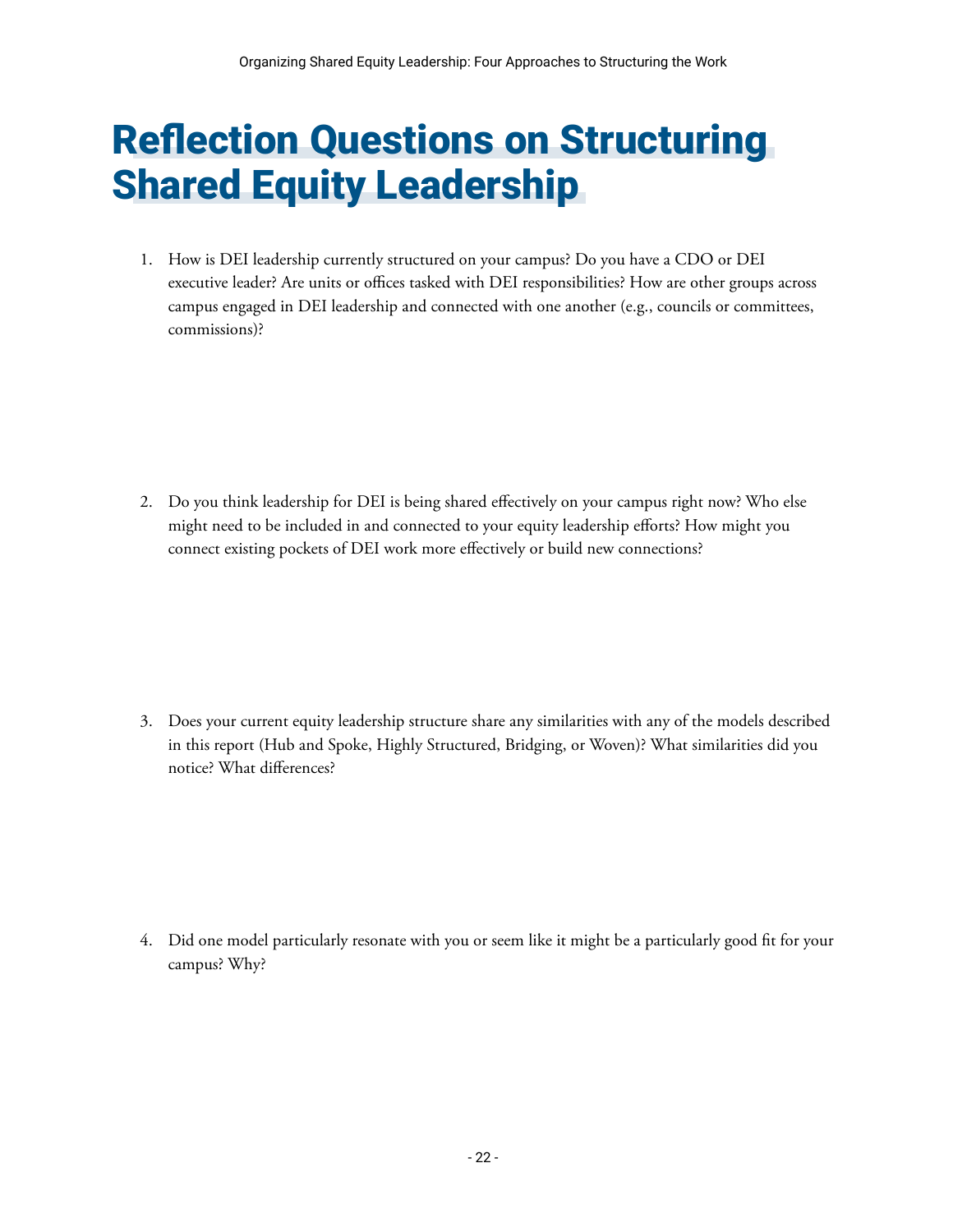# <span id="page-27-0"></span>Appendix: Comparing the Models

|                                                                                                                   | <b>Hub and Spoke</b><br><b>Model</b>                                                                                                                                 | <b>Highly Structured</b><br><b>Model</b>                                                                                                                                                                                                         | <b>Bridging Model</b>                                                                                            | <b>Woven Model</b>                                                                                                                                                                                                                                                                         |
|-------------------------------------------------------------------------------------------------------------------|----------------------------------------------------------------------------------------------------------------------------------------------------------------------|--------------------------------------------------------------------------------------------------------------------------------------------------------------------------------------------------------------------------------------------------|------------------------------------------------------------------------------------------------------------------|--------------------------------------------------------------------------------------------------------------------------------------------------------------------------------------------------------------------------------------------------------------------------------------------|
| <b>Similarities to</b><br><b>Existing DEI</b><br><b>Organizational</b><br><b>Model or New</b><br><b>Structure</b> | Williams and<br>Wade-Golden (2013)<br><b>Unit-Based Model</b>                                                                                                        | Williams and<br>Wade-Golden (2013)<br>Portfolio Divisional<br>Model                                                                                                                                                                              | <b>New</b>                                                                                                       | <b>New</b>                                                                                                                                                                                                                                                                                 |
| <b>CDO or Senior-</b><br><b>Level DEI</b><br><b>Position?</b>                                                     | Yes                                                                                                                                                                  | Yes                                                                                                                                                                                                                                              | Yes                                                                                                              | No                                                                                                                                                                                                                                                                                         |
| <b>Staff or Units</b><br>with Formal DEI<br><b>Responsibilities</b>                                               | Yes                                                                                                                                                                  | Yes                                                                                                                                                                                                                                              | Possibly                                                                                                         | No                                                                                                                                                                                                                                                                                         |
| <b>Involvement of</b><br><b>Other Campus</b><br><b>Actors (Non-</b><br><b>Senior Leaders)</b>                     | Extended to individ-<br>ual units, supported<br>through the hub                                                                                                      | Formal representa-<br>tives in each unit and<br>department                                                                                                                                                                                       | Representative,<br>through formal<br>council                                                                     | Fully embedded into roles<br>through socialization and<br>culture                                                                                                                                                                                                                          |
| <b>Professional</b><br><b>Development (PD)</b>                                                                    | Formal position<br>(who resides within<br>the hub) responsible<br>for PD                                                                                             | Department responsi-<br>ble for PD that reports<br>up to the CDO                                                                                                                                                                                 | PD occurs among<br>council leaders.<br>bridge facilitates<br>learning opportu-<br>nities for senior<br>leaders   | No formal position or unit<br>responsible for PD but<br>learning happens both<br>formally through equity-<br>focused trainings<br>embedded within units<br>throughout campus<br>and informally through<br>modeling                                                                         |
| <b>Accountability</b>                                                                                             | Generally, account-<br>ability for DEI goals<br>is tied to individual<br>units responsible,<br>but hub takes on<br>overarching goals<br>that may cross<br>boundaries | Each unit is account-<br>able for the goals<br>in its unit-specific<br>DEI plan; CDO and<br>division leadership<br>are accountable for<br>making sure units are<br>setting appropriate<br>goals and supporting<br>them in meeting those<br>qoals | DEI goals explicitly<br>named as<br>responsibility of<br>senior leaders and<br>ground-level leaders<br>(council) | DEI goals in strategic plan<br>are assigned to senior and<br>mid-level leaders. Also<br>some level of collective<br>accountability-since mul-<br>tiple leaders work together<br>on nearly every goal/<br>project, accountability is<br>generally shared across<br>multiple offices/leaders |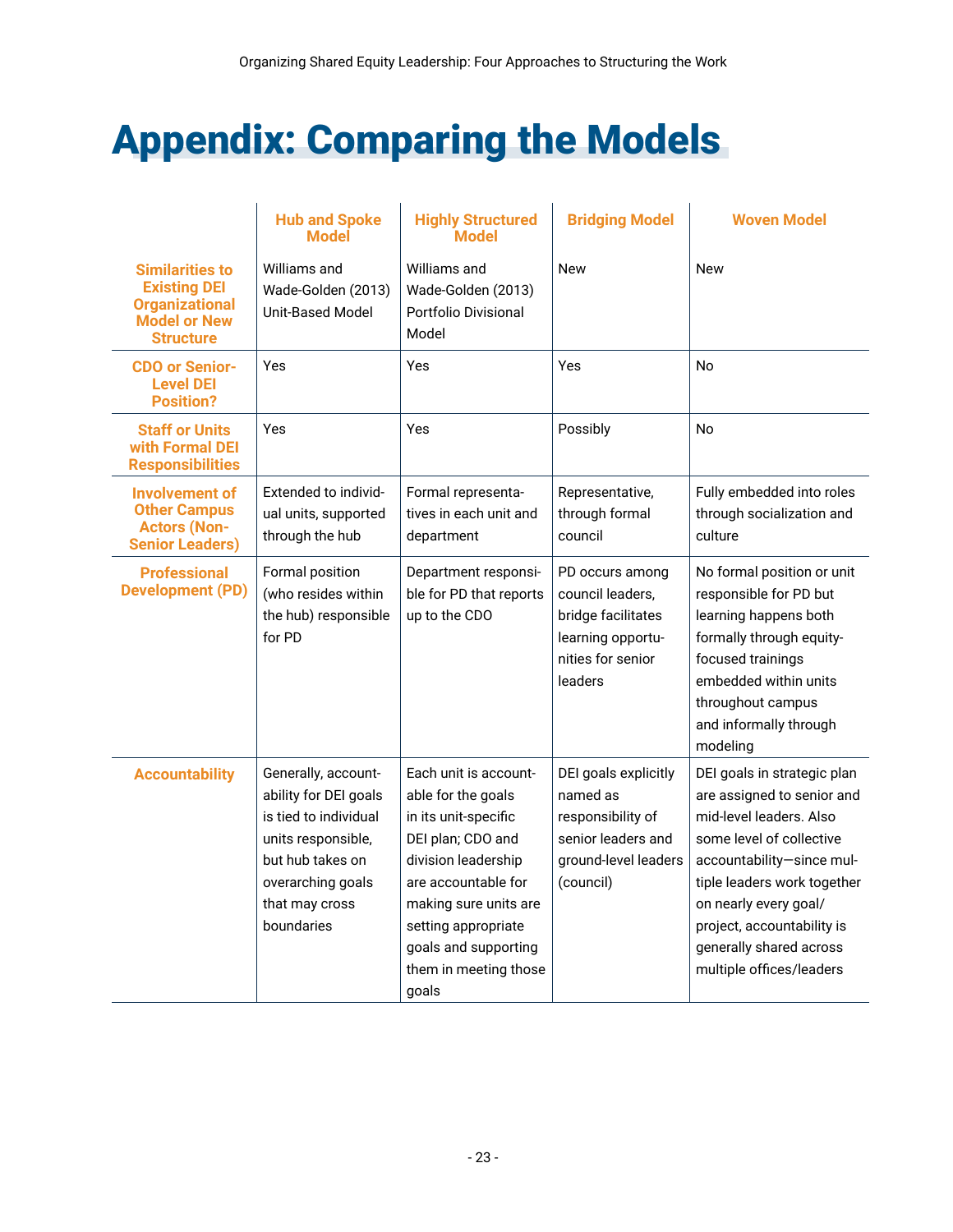|                   | <b>Hub and Spoke</b><br><b>Model</b>                                                                                                                                                                                                                                  | <b>Highly Structured</b><br><b>Model</b>                                                                                                                                                                        | <b>Bridging Model</b>                                                                                                                                                                                                                                                                                                                                                                                                                  | <b>Woven Model</b>                                                                                                                                                                                                                                                                                                                                                             |
|-------------------|-----------------------------------------------------------------------------------------------------------------------------------------------------------------------------------------------------------------------------------------------------------------------|-----------------------------------------------------------------------------------------------------------------------------------------------------------------------------------------------------------------|----------------------------------------------------------------------------------------------------------------------------------------------------------------------------------------------------------------------------------------------------------------------------------------------------------------------------------------------------------------------------------------------------------------------------------------|--------------------------------------------------------------------------------------------------------------------------------------------------------------------------------------------------------------------------------------------------------------------------------------------------------------------------------------------------------------------------------|
| <b>Benefits</b>   | Honors and strength-<br>ens existing pockets<br>of equity work on<br>campus, builds<br>connections among<br>existing programs<br>and people, builds<br>capacity centrally<br>while maintaining<br>some local control                                                  | Clear, formal lines of<br>accountability, lots of<br>support both horizon-<br>tally and vertically;<br>builds capacity<br>centrally while<br>maintaining some<br>local control, like the<br>Hub and Spoke Model | Purposefully<br>distributed struc-<br>ture that includes<br>senior and ground-<br>level leaders in the<br>work of DEI; senior<br>leader involvement<br>establishes<br>strategic focus and<br>prioritization, while<br>council maintains<br>that focus and<br>incorporates<br>multiple diverse<br>perspectives from<br>across campus                                                                                                    | Embeds DEI responsibility<br>into everyone's role rather<br>than into formal, DEI-<br>specific positions;<br>because everyone is<br>responsible, many areas of<br>campus life are ques-<br>tioned and transformed,<br>even those that were not<br>previously viewed through<br>an equity lens                                                                                  |
| <b>Challenges</b> | Hub risks becoming<br>its own silo if careful<br>attention is not paid<br>to coordination<br>across spokes;<br>accountability<br>can be unclear<br>or too heavily on<br>CDO and the hub<br>without intentional<br>assignment and<br>distribution of<br>responsibility | Complexity of<br>structures requires a<br>high degree of orga-<br>nization and potential<br>loss of flexibility; can<br>be resource-intensive<br>to staff and fund                                              | Senior leaders<br>may have difficulty<br>letting go of control<br>and authority<br>and empowering<br>ground-level leaders<br>with the authority<br>to make change;<br>the bridge's role as<br>a connector and<br>facilitator rather<br>than someone<br>responsible for<br>doing all the DEI<br>work may be<br>challenging for<br>campus stakehold-<br>ers to understand<br>without intentional<br>role definition and<br>communication | Lack of DEI-specific roles<br>and norms of collabora-<br>tion can be a challenge for<br>leaders who are not used<br>to working in this way;<br>without careful coordina-<br>tion, this model could fall<br>into the mindset trap of<br>"it's everyone's work so it's<br>no one's work"; leadership<br>must be diverse in multiple<br>ways in order to maintain<br>equity focus |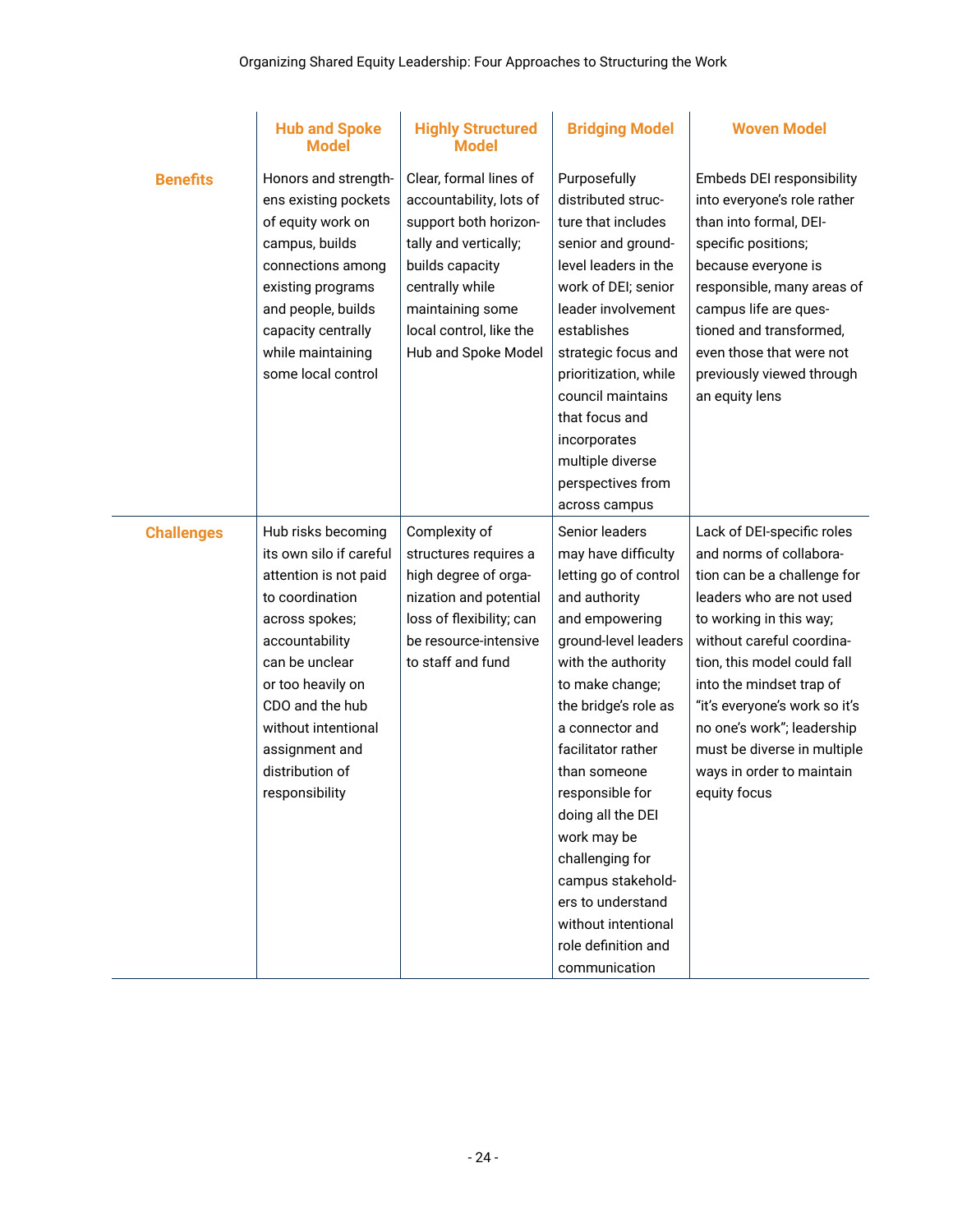## <span id="page-29-0"></span>References

- Birnbaum, Robert, Estela M. Bensimon, and Anna Neumann. 1989. "Leadership in Higher Education: A Multi-dimensional Approach to Research." *The Review of Higher Education* 12, no. 2 (Winter): 101–105. [https://doi.org/10.1353/rhe.1989.0023.](https://doi.org/10.1353/rhe.1989.0023)
- Bradley, Steven W., James R. Garven, Wilson W. Law, and James E. West. 2018. "The Impact of Chief Diversity Officers on Diverse Faculty Hiring." NBER Working Paper No. 24969. Cambridge, MA: National Bureau of Economic Research. [https://www.nber.org/papers/w24969.](https://www.nber.org/papers/w24969)
- Denis, Jean-Louis, Ann Langley, and Viviane Sergi. 2012. "Leadership in the Plural." *Academy of Management Annals* 6, no. 1 (June): 211–283. <https://doi.org/10.5465/19416520.2012.667612>.
- Gronn, Peter. 2009. "From Distributed to Hybrid Leadership Practice." In *Distributed Leadership: Different Perspectives*, edited by Alma Harris, 197–217. Dordrecht, NL: Springer Netherlands.
- Gronn, Peter. 2002. "Distributed Leadership as a Unit of Analysis." *The Leadership Quarterly* 13, no. 4 (August): 423–451. [https://doi.org/10.1016/S1048-9843\(02\)00120-0](https://doi.org/10.1016/S1048-9843(02)00120-0).
- Hodgson, Richard C., Daniel J. Levinson, and Abraham Zaleznik. 1965. *The Executive Role Constellation: An Analysis of Personality and Role Relations in Management.* Boston, MA: Harvard University, Graduate School of Business Administration.
- Holcombe, Elizabeth M., Adrianna J. Kezar, Susan L. Elrod, and Judith A. Ramaley, eds. 2021. *Shared Leadership in Higher Education: A Framework and Models for Responding to a Changing World*. Sterling, VA: Stylus.
- Huxham, Chris, and Siv Vangen. 2000. "Leadership in the Shaping and Implementation of Collaboration Agendas: How Things Happen in a (Not Quite) Joined-Up World." *Academy of Management Journal* 43, no. 6 (December): 1159–1175. [https://doi.org/10.5465/1556343.](https://doi.org/10.5465/1556343)
- Kezar, Adrianna J., and Elizabeth M. Holcombe. 2017. *Shared Leadership in Higher Education: Important Lessons from Research and Practice*. Washington, DC: American Council on Education.
- Kezar, Adrianna, Elizabeth Holcombe, Darsella Vigil, and Jude Paul Mathias Dizon. 2021. *Shared Equity Leadership: Making Equity Everyone's Work*. Washington, DC: American Council on Education; Los Angeles: University of Southern California, Pullias Center for Higher Education.
- Kezar, Adrianna J., Peter Eckel, Melissa Contreras-McGavin, and Stephen John Quaye. 2008. "Creating a Web of Support: An Important Leadership Strategy for Advancing Campus Diversity." *Higher Education* 55, no. 1 (January): 69–92.<https://doi.org/10.1007/s10734-007-9068-2>.
- Kezar, Adrianna J., Rozana Carducci, and Melissa Contreras-McGavin. 2006. "Rethinking the 'L' Word in Higher Education: The Revolution of Research on Leadership." *ASHE Higher Education Report* 31, no. 6.
- Leon, Raul A., and Damon A. Williams. 2016. "Contingencies for Success: Examining Diversity Committees in Higher Education." *Innovative Higher Education* 41, no. 5 (November): 395–410. [https://doi.](https://doi.org/10.1007/s10755-016-9357-8) [org/10.1007/s10755-016-9357-8.](https://doi.org/10.1007/s10755-016-9357-8)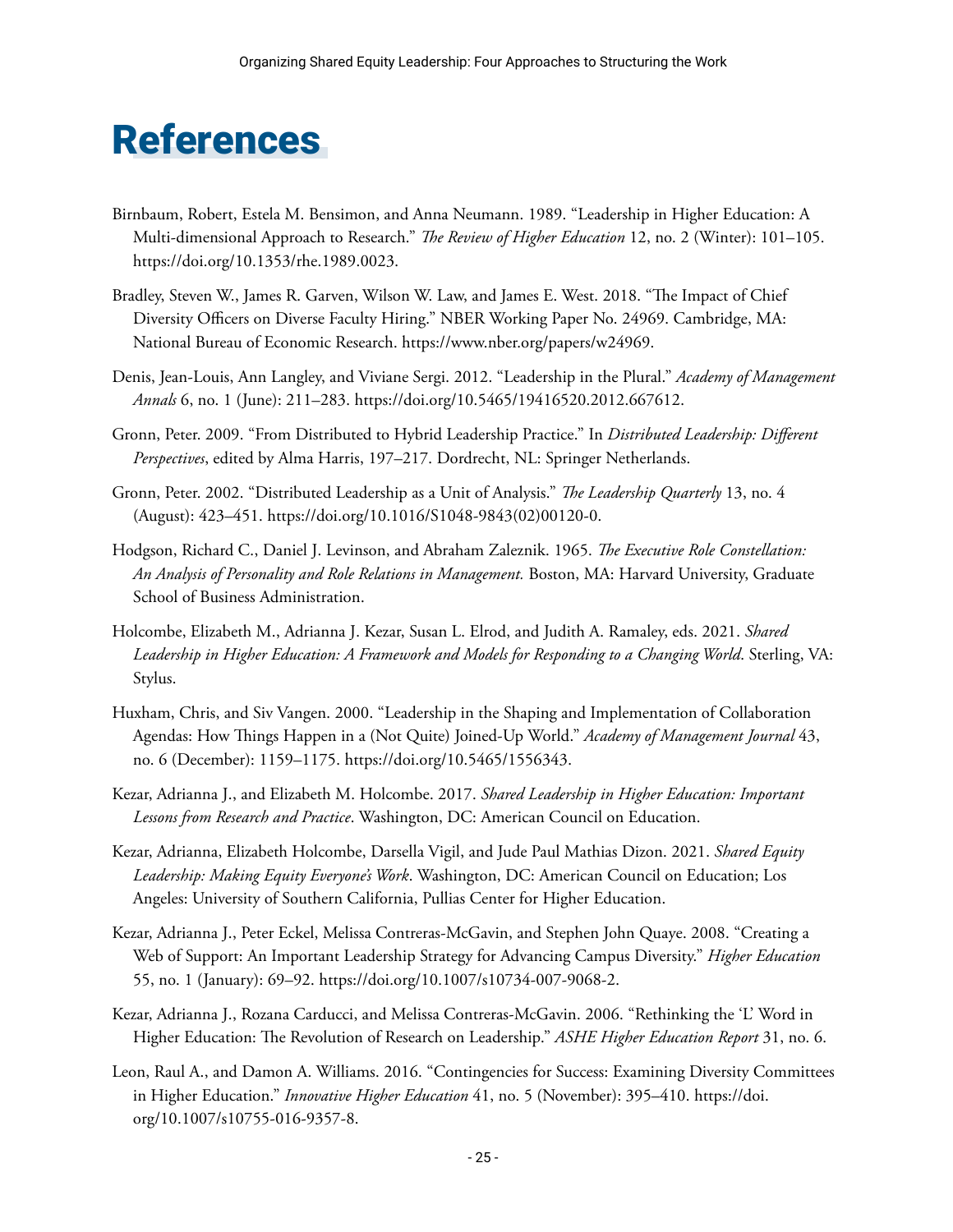- LePeau, Lucy A., Sarah Socorro Hurtado, and Latosha Williams. 2019. "Institutionalizing Diversity Agendas: Presidents' Councils for Diversity as Mechanisms for Strategic Change." *Journal of Student Affairs Research and Practice* 56 (2): 123–137. [https://doi.org/10.1080/19496591.2018.1490306.](https://doi.org/10.1080/19496591.2018.1490306)
- Lumby, Jacky. 2003. "Distributed Leadership in Colleges: Leading or Misleading?" *Educational Management & Administration* 31, no. 3 (July): 283–293. [https://doi.org/10.1177%2F0263211X03031003005.](https://doi.org/10.1177%2F0263211X03031003005)
- MacBeath, John, George K.T. Oduro, and Joanne Waterhouse. 2004. *Distributed Leadership in Action: A Study of Current Practice in Schools*. London: National College for School Leadership.
- Mehta, Nikhil, Anju Mehta, Yusuf Hassan, Holly Buttner, and Sanchita RoyChowdhury. 2021. "Choices in CDO Appointment and Firm Performance: Moving Towards a Stakeholder-Based Approach." *Journal of Business Research* 134 (September): 233–251. [https://doi.org/10.1016/j.jbusres.2021.05.016.](https://doi.org/10.1016/j.jbusres.2021.05.016)
- Patton, Lori D., Berenice Sánchez, Jacqueline Mac, and D-L Stewart. 2019. "An Inconvenient Truth About 'Progress': An Analysis of the Promises and Perils of Research on Campus Diversity Initiatives." *The Review of Higher Education* 42, no. 5 (Supplement): 173–198. [https://doi.org/10.1353/rhe.2019.0049.](https://doi.org/10.1353/rhe.2019.0049)
- Pearce, Craig L., and Jay A. Conger, eds. 2003. *Shared Leadership: Reframing the Hows and Whys of Leadership*. Thousand Oaks, CA: Sage Publications.<http://dx.doi.org/10.4135/9781452229539>.
- Peterson, Marvin W., Robert T. Blackburn, Zelda F. Gamson, Carlos H. Arce, Roselle W. Davenport, and James R. Mingle. 1978. *Black Students on White Campuses: The Impacts of Increased Black Enrollments*. Ann Arbor, MI: Institute for Social Research, University of Michigan.
- Spillane, James P. 2005. "Distributed Leadership." *The Educational Forum* 69 (2): 143–150. [https://doi.](https://doi.org/10.1080/00131720508984678) [org/10.1080/00131720508984678.](https://doi.org/10.1080/00131720508984678)
- Spillane, James P., Richard Halverson, and John B. Diamond. 2001. "Investigating School Leadership Practice: A Distributed Perspective." *Educational Researcher* 30, no. 3 (April): 23–28. [https://doi.org/10.31](https://doi.org/10.3102%2F0013189X030003023) [02%2F0013189X030003023](https://doi.org/10.3102%2F0013189X030003023).
- Tierney, William G., and Margaret W. Sallee. 2008. "Do Organizational Structures and Strategies Increase Faculty Diversity? A Cultural Analysis." *American Academic* 4 (1): 159–184.
- Williams, Damon A. 2013. *Strategic Diversity Leadership: Activating Change and Transformation in Higher Education*. Sterling, VA: Stylus.
- Williams, Damon A., and Katrina C. Wade-Golden. 2007. *The Chief Diversity Officer: A Primer for College and University Presidents*. Washington, DC: American Council on Education.
- Williams, Damon A., and Katrina C. Wade-Golden. 2013. *The Chief Diversity Officer: Strategy, Structure, and Change Management*. Sterling, VA: Stylus.
- Yammarino, Francis J., Eduardo Salas, Andra Serban, Kristie Shirreffs, and Marissa L. Shuffler. 2012. "Collectivistic Leadership Approaches: Putting the 'We' in Leadership Science and Practice." *Industrial and Organizational Psychology* 5, no. 4 (December): 382–402. [https://doi.](https://doi.org/10.1111/j.1754-9434.2012.01467.x) [org/10.1111/j.1754-9434.2012.01467.x.](https://doi.org/10.1111/j.1754-9434.2012.01467.x)